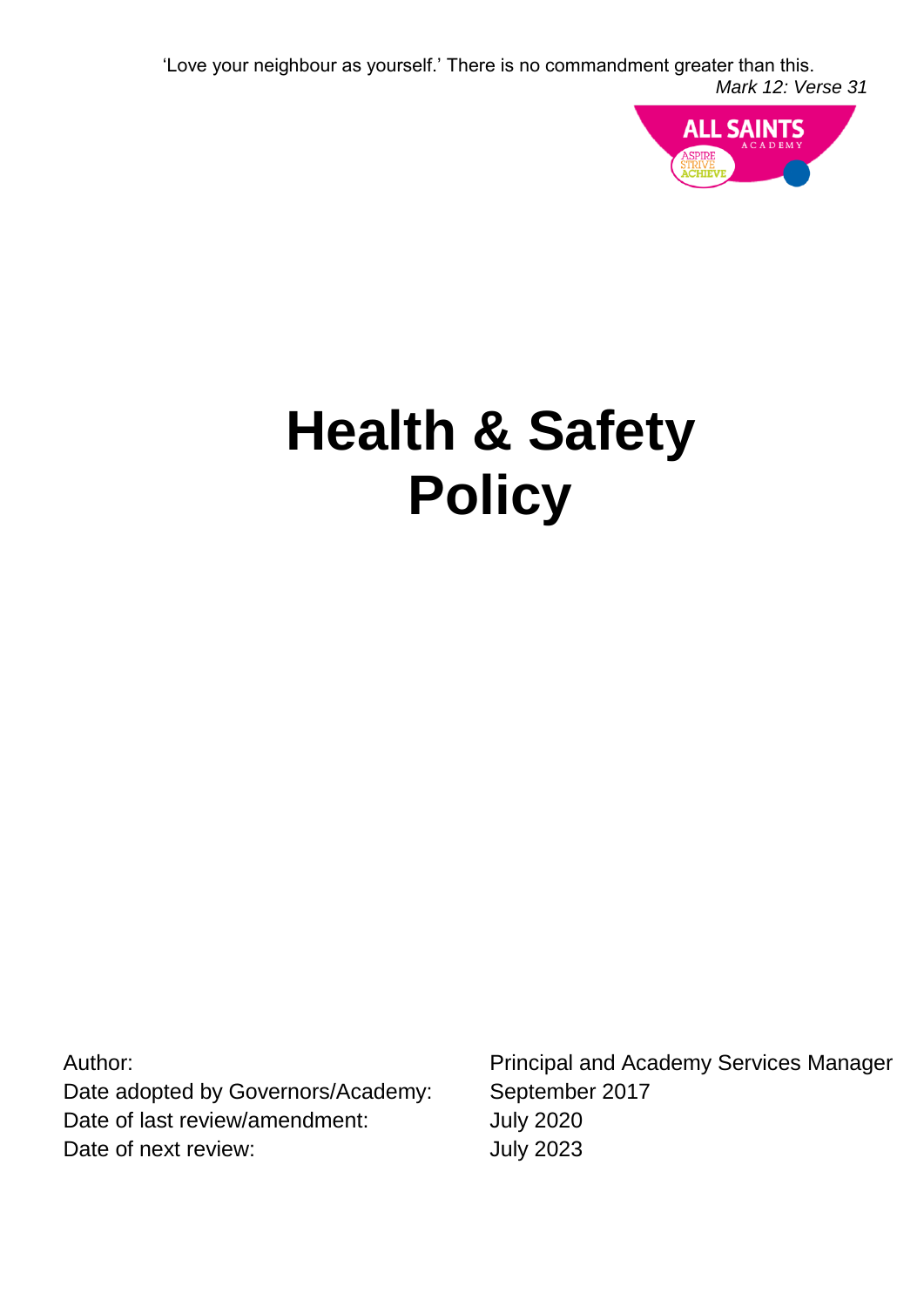#### **Introduction**

At All Saints Academy our vision is "Living Well Together with **Dignity**, **Faith** and **Hope**". We aspire to take dignified decisions and afford dignity to all members of our community, regardless of background or circumstance. Our position as a Voluntary Aided Church Academy means that the Christian faith has a central role in all of our actions and decisions. We strive for excellence in all that we do, enabling our students to transform their lives and to hope for happy and successful futures.

Our vision translates into our everyday practice. The values of **Dignity**, **Faith** and **Hope** are particularly relevant in ensuring all in our community are encouraged to be healthy and kept safe. The Governing Body notes the provisions of the Health and Safety at Work Act 1974 (HASAWA 1974) and other Health and Safety Legislation. The Governing Body has a responsibility to take all reasonably practical steps to secure the health and safety of students, staff and others using the school premises or participating in school sponsored activities. The HASAWA 1974 states that it is the duty of every employer to conduct their business in such a way to ensure, as far as it is reasonably practicable, that persons who are not in their employment, but who may be affected by it, are not exposed to risk to their health and safety. The Governing Body believes that the prevention of accidents, injury or loss is essential to the efficient operation of the school and is part of the good education of its students. The Governing Body also appreciates its responsibilities under the 1988 Education Act.

## **Purpose**

The purpose of this policy is to provide a respectful, safe and healthy place of nurture and support for students, staff and visitors. The Governing Body believes that only the adoption of safe methods of work and good practice by every individual can ensure everyone's personal health and safety.

The Governing Body will take all reasonable steps to identify and reduce hazards to a minimum, but all staff and students must appreciate that their own safety, and that of others, also depends on their individual conduct and vigilance while on the school premises or while taking part in school sponsored activities.

This Statement includes a description of the Academy's organisation and its arrangements for dealing with different areas of risk. Refer to DFE health and safety advice for schools. Details of how these areas of risk will be addressed are given in the arrangement section.

## **This policy statement supplements:**

Central Bedfordshire's General Statement of Health and Safety at Work Policy; [CSF Health and Safety Policy, Organisation and Arrangements Statement](http://www.centralbedfordshire.gov.uk/school/professionals/health-safety/day-care.aspx)

#### **Organisation**

As the employer, All Saints Academy has overall responsibility for Health and Safety at the school.

Duties and responsibilities have been assigned to Staff and Governors as laid out below.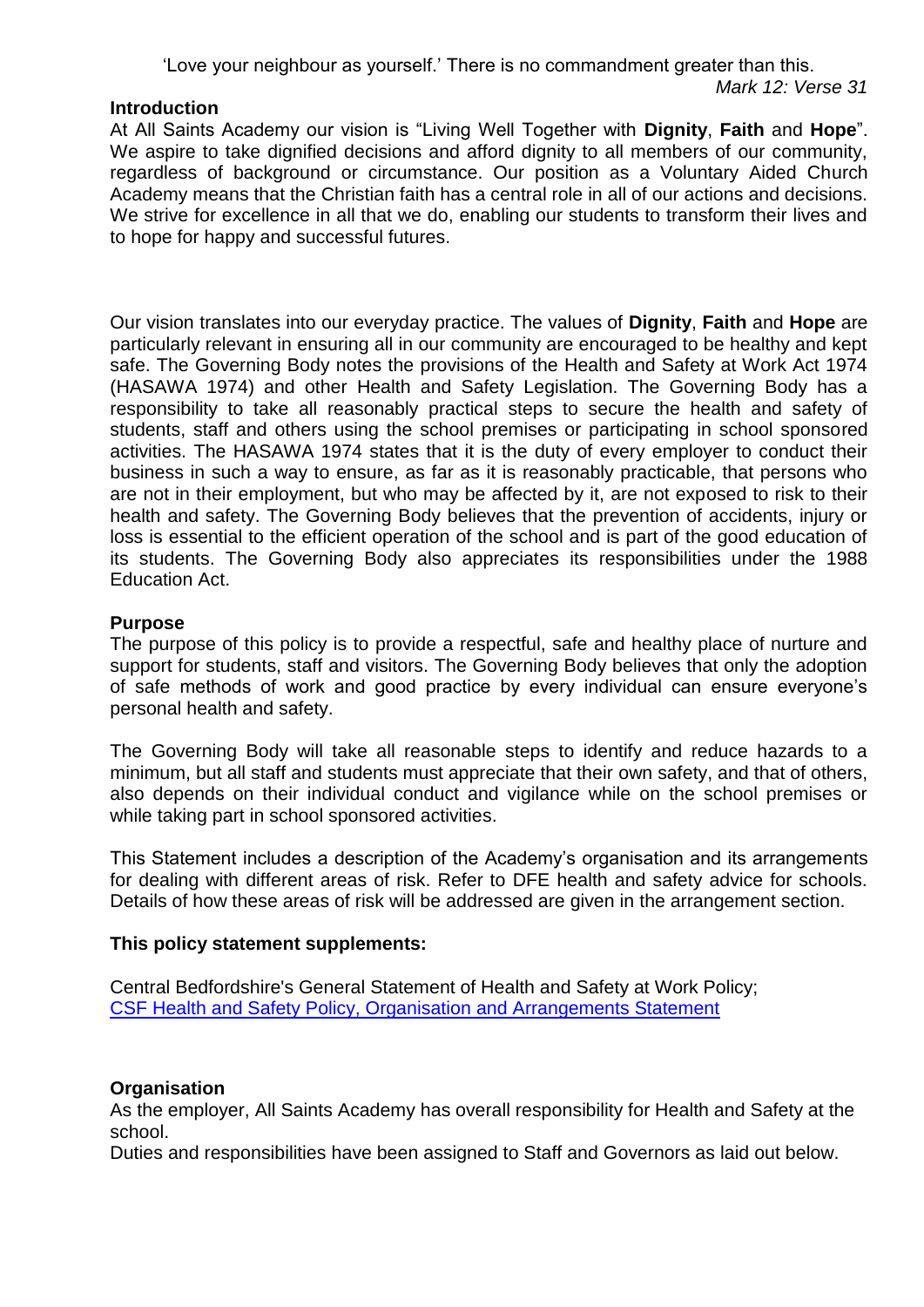# **Responsibilities of the Governing Body**

The Governing Body is responsible for health and safety matters and are responsible for:

- Formulating a Health and Safety Statement detailing the responsibilities for ensuring health and safety within the school.
- Reviewing the School's Health and Safety Policy and performance annually.
- Regularly reviewing health and safety arrangements and implementing new arrangements where necessary. An annual health and safety audit to be commissioned using Cousins Safety.
- Providing appropriate resources within the School's budget for the implementation of the attached arrangements. This will include the audit and the maintenance and renewal of SmartLog (health and safety compliance management system).
- Receiving from the Headteacher or other nominated member of staff reports on health and safety matters.
- Reporting to EFA any hazards which the establishment is unable to rectify from its own budget.
- Seeking specialist advice on health and safety which the establishment may not feel competent to deal with.
- Promoting a positive H&S culture and high standards of health and safety within the establishment.

# **Responsibilities of the Principal**

Overall responsibility for 'Living Well together' through the day to day management of health and safety in the academy rests with the Principal. As manager of the establishment and of all the activities carried on within it, the Principal will advise Governors of the areas of health and safety concern which may need to be addressed by the allocation of funds.

The Principal has responsibility for:

- Communicating the policy to all relevant parties.
- Ensuring there is an adequate system in place for undertaking risk assessments, namely SmartLog.
- The implementation and monitoring of the School's health and safety arrangements which form part of this policy.
- Ensuring all staff are provided with adequate information, instruction and training on health and safety issues.
- Ensuring that the School has emergency procedures in place i.e. *Critical Incident Policy and Business Continuity Plan.*
- Reporting to EFA any hazards which cannot be rectified within the School's budget.
- Ensuring there is no misuse of plant, equipment etc.
- Ensuring that the premises, plant and equipment are maintained in a serviceable condition.
- The provision of appropriate health and safety information to governors.
- Ensuring consultation arrangements are in place for staff and their trade union representatives (where appointed).

The Principal may choose to delegate certain tasks to other members of staff. It is clearly understood by everyone concerned that the delegation of certain duties will not relieve the Principal from the overall day to day responsibilities for health and safety within the establishment.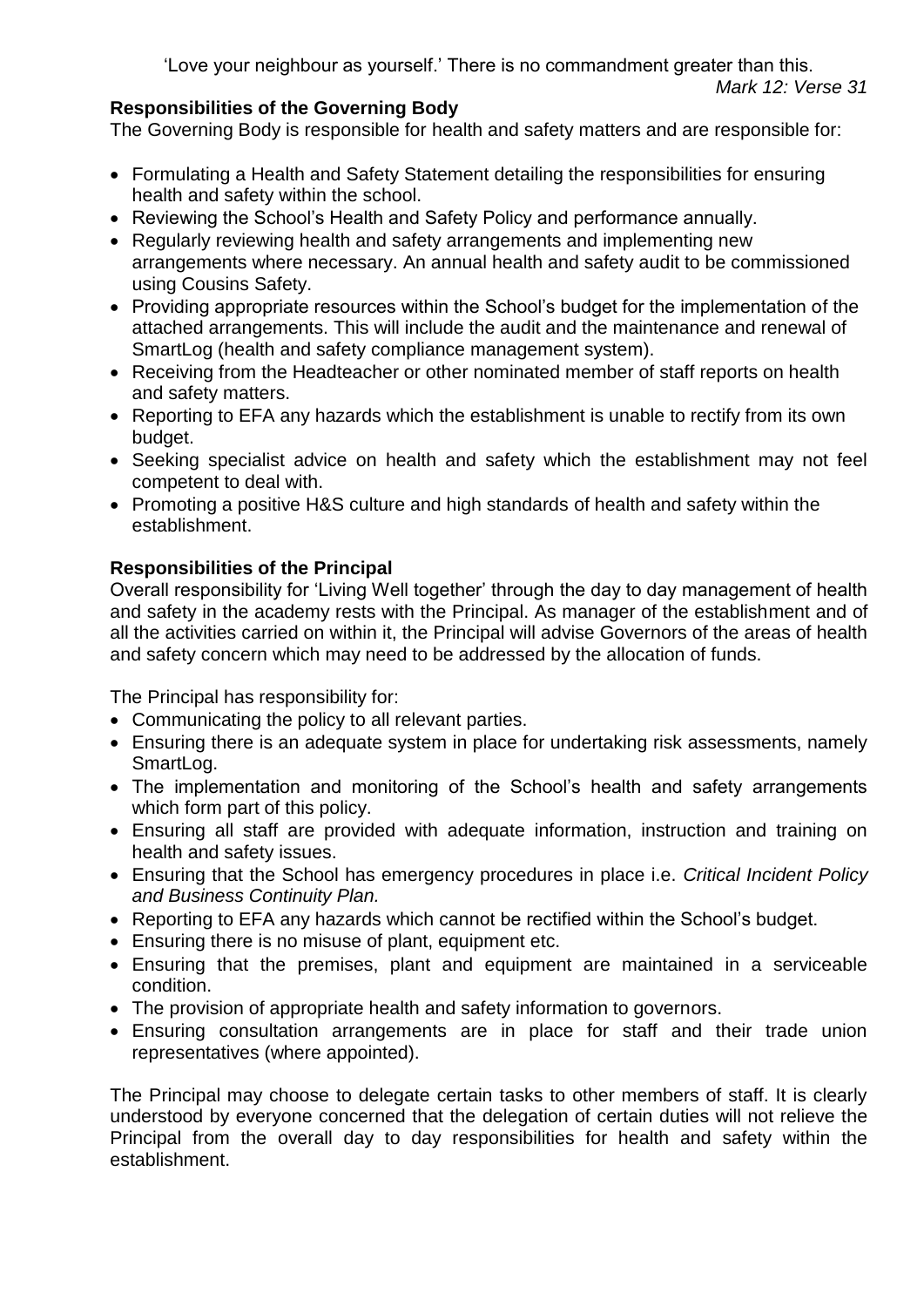# **Responsibilities of other teaching staff / non-teaching staff holding posts of special responsibility**

*Delegated responsibility in brackets below working in conjunction with the Site Manager* 

- Apply the academy's Health and Safety Policy to their own Curriculum or area of work and be directly responsible to the Principal for the application of the health and safety procedures and arrangements. (Curriculum Leaders)
- Maintain or have access to an up to date library of relevant published health and safety guidance from sources including the CSF, CLEAPSS, DCFS, BAALPE etc., and ensure that all subordinate staff are aware of and make use of such guidance. (Curriculum Leaders – Science, Technology and PE and Site Manager)
- Ensure regular health and safety risk assessments are undertaken for the activities for which they are responsible and that control measures are implemented. (Curriculum Leaders)
- Ensure that appropriate safe working procedures are brought to the attention of all staff under their control. (Curriculum Leaders)
- Resolve health, safety and welfare problems members of staff refer to them, or refer to the Principal or Line Manager any problems to which they cannot achieve a satisfactory solution within the resources available to them. (Curriculum Leaders)
- Carry out regular inspections of their areas of responsibility to ensure that equipment, furniture and activities are safe and record these inspections where required. (Curriculum Leaders)
- Ensure, so far as is reasonably practicable, the provision of sufficient information, instruction, training and supervision to enable other employees and students to avoid hazards and contribute positively to their own health and safety (Curriculum Leaders)
- Ensure that all accidents (including near misses) occurring within their curriculum areas are promptly reported and investigated using the appropriate forms etc. (Curriculum Leaders)
- Arrange for the repair, replacement or removal of any item of furniture or equipment which has been identified as unsafe. (Site Manager or as delegated by the site manager)

# **Responsibilities of the Site Manager**

- Report on health and safety matters with respect to the school buildings and grounds are prepared
- Safety procedures are developed and adhered to for operations carried out within the school by their staff and by outside contractors under their control. In particular, they must ensure work complies with the Construction (Design and Management) Regulations;
- Records of hazards identified on site by staff are kept, along with the remedial action taken and when;
- When liaising with contractors, assume the duties as outlined in 'staff liaising with contractors' and 'members of staff' below;
- Routine maintenance checks and inspections required by legislation of fixed service equipment, i.e. boilers, pressure vessels etc. are undertaken;
- The provision and maintenance of all 'fire' equipment and for the preparation and review of fire risk assessments;
- All accidents within the area of responsibility are recorded in line with the school policy.
- Daily the Site Manager and team will check for any obstructions on exit routes and ensure all final exit doors are operational.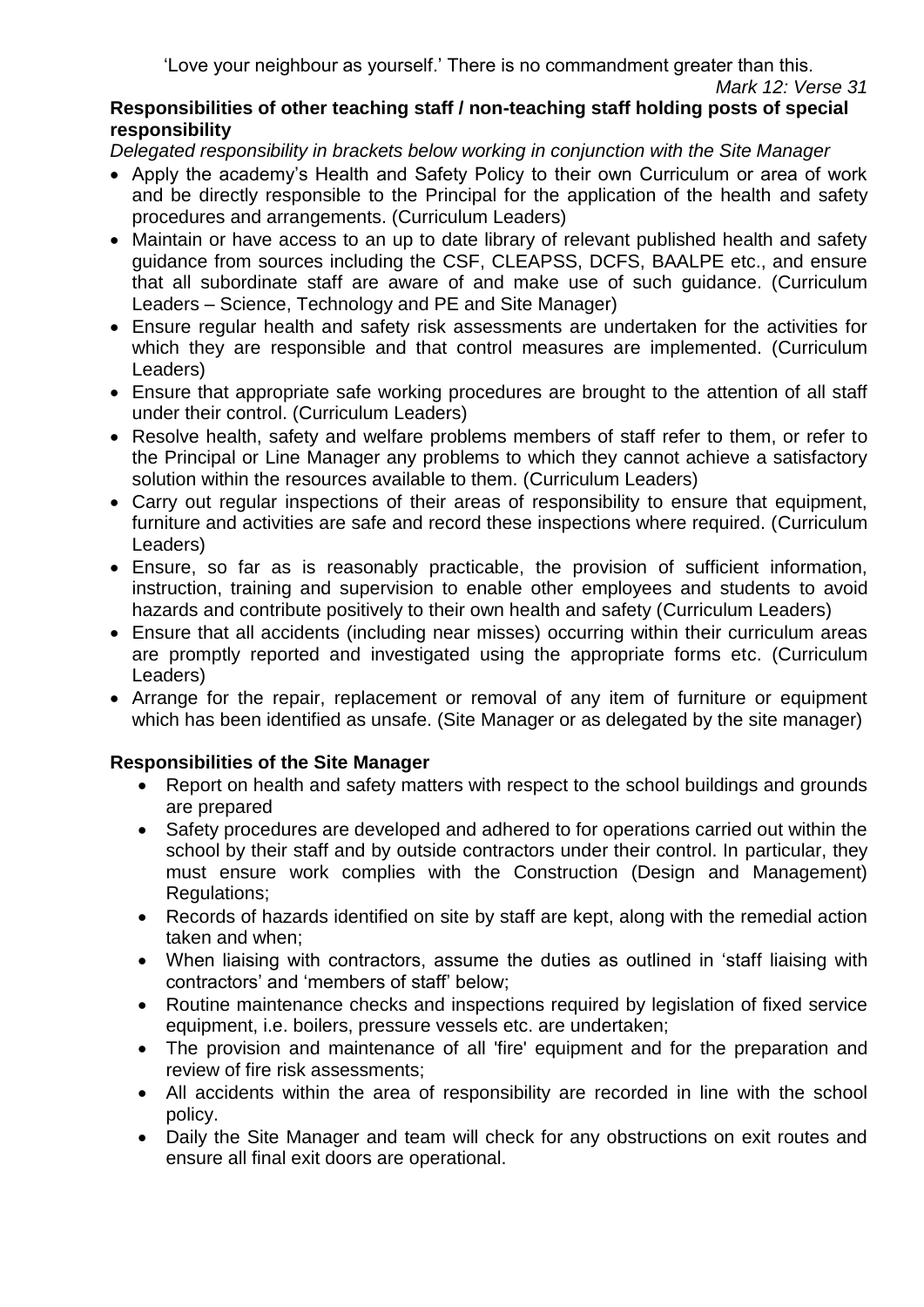# **Responsibilities of the Site Team**

- Ensure that routine maintenance checks and inspections required by legislation of fixed service equipment, i.e. boilers, pressure vessels etc. are undertaken;
- Ensure that premises safety inspections are undertaken;
- Attend to defect reports and recommendations from the Principal, staff, Health and Safety Co-ordinator;
- Ensure that all portable electrical equipment is tested on an annual basis;
- Ensure all accidents within the area of responsibility are recorded in line with the school policy;
- Ensure equipment, including personal protection equipment is maintained in a safe condition and that substances hazardous to health are stored in a safe place.
- Daily the Site Manager and team will check for any obstructions on exit routes and ensure all final exit doors are operational.

# **Responsibilities of other employees**

Under the Health and Safety at Work Act 1974 all employees have general health and safety responsibilities. Within our vision of Living Well Together, we encourage the idea of fellowship, being a family and interdependence. Staff must be aware that they are obliged to take care of their own health and safety whilst at work along with that of others who may be affected by their actions.

All employees of the academy have responsibility to:

- Take reasonable care for the health and safety of themselves and others in undertaking their work.
- Comply with the academy's Health and Safety Policy and procedures at all times.
- Report all accidents and incidents in line with the reporting procedure.
- Co-operate with academy management on all matters relating to health and safety.
- Not to intentionally interfere with or misuse any equipment or fittings provided in the interests of health safety and welfare.
- Report all defects in condition of premises or equipment and any health and safety concerns, including near misses, immediately to their line manager.
- Report immediately to their line manager any shortcomings in the arrangements for health and safety.
- Ensure that they only use equipment or machinery that they are competent to use or have been trained to use.
- Make use of all necessary control measures and personal protective equipment provided for safety or health reasons.

# **Arrangements**

The following list of arrangements covers the key elements of a health and safety policy.

Please refer to the County and CSF Health and Safety Manuals which cover many other risk areas, codes of practice and guidance notes.

| Appendix 1 Academy Risk Assessment - Coronavirus            |
|-------------------------------------------------------------|
| Appendix 2 Academy Coronavirus Policy                       |
| Appendix 3 Fire Evacuation and other Emergency Arrangements |
| Appendix 4 Fire Prevention, Testing of Equipment            |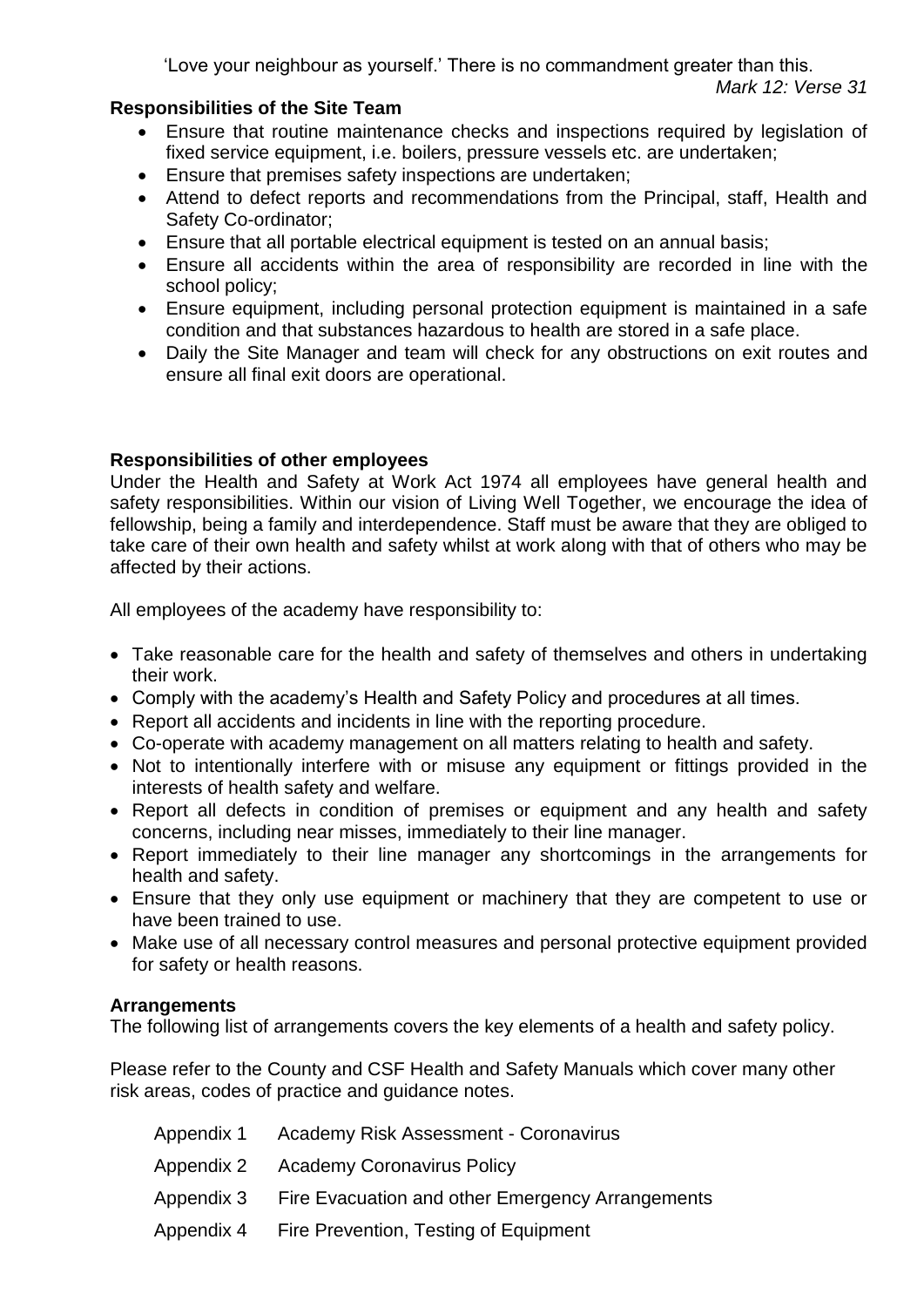*Mark 12: Verse 31*

- Appendix 4 First Aid and Medication
- Appendix 5 Accident Reporting Procedures
- Appendix 6 Lone Working
- Appendix 7 Health and Safety Information and Training
- Appendix 8 Work Equipment
- Appendix 9 Flammable and Hazardous Substances
- Appendix 10 Moving and Handling
- Appendix 11 Health and Safety Monitoring and Inspections
- Appendix 12 Asbestos
- Appendix 13 Risk Assessments
- Appendix 14 Offsite visits
- Appendix 15 Work at Height
- Appendix 16 Display Screen Equipment
- Appendix 17 Vehicles
- Appendix 18 Lettings
- Appendix 19 Contractors
- Appendix 20 Minibuses
- Appendix 21 Stress
- Appendix 22 Legionella

Detailed information is given in the [Education Health and Safety Manual](http://www.thegrid.org.uk/info/healthandsafety/manual.shtml) (Click on underlined to access site)

# **APPENDIX 1: Academy Risk Assessment - Coronavirus**

# **School Risk Assessment Checklist –Updated 14.6.20**

*To be used to inform a school based risk assessment*

Schools may wish to consider the following issues and suggest as a result any support which may be helpful from the LA.

**Red**: *High risk* (significant impact on the school's ability to function safely/make required or appropriate provision)

**Amber:** *Medium risk* (some challenges but able to sufficiently reduce risks to safely/take action)

**Green:** *Low risk* (Systems/processes are in place or can readily be implemented to significantly reduce any risk)

# **Scenario planning:**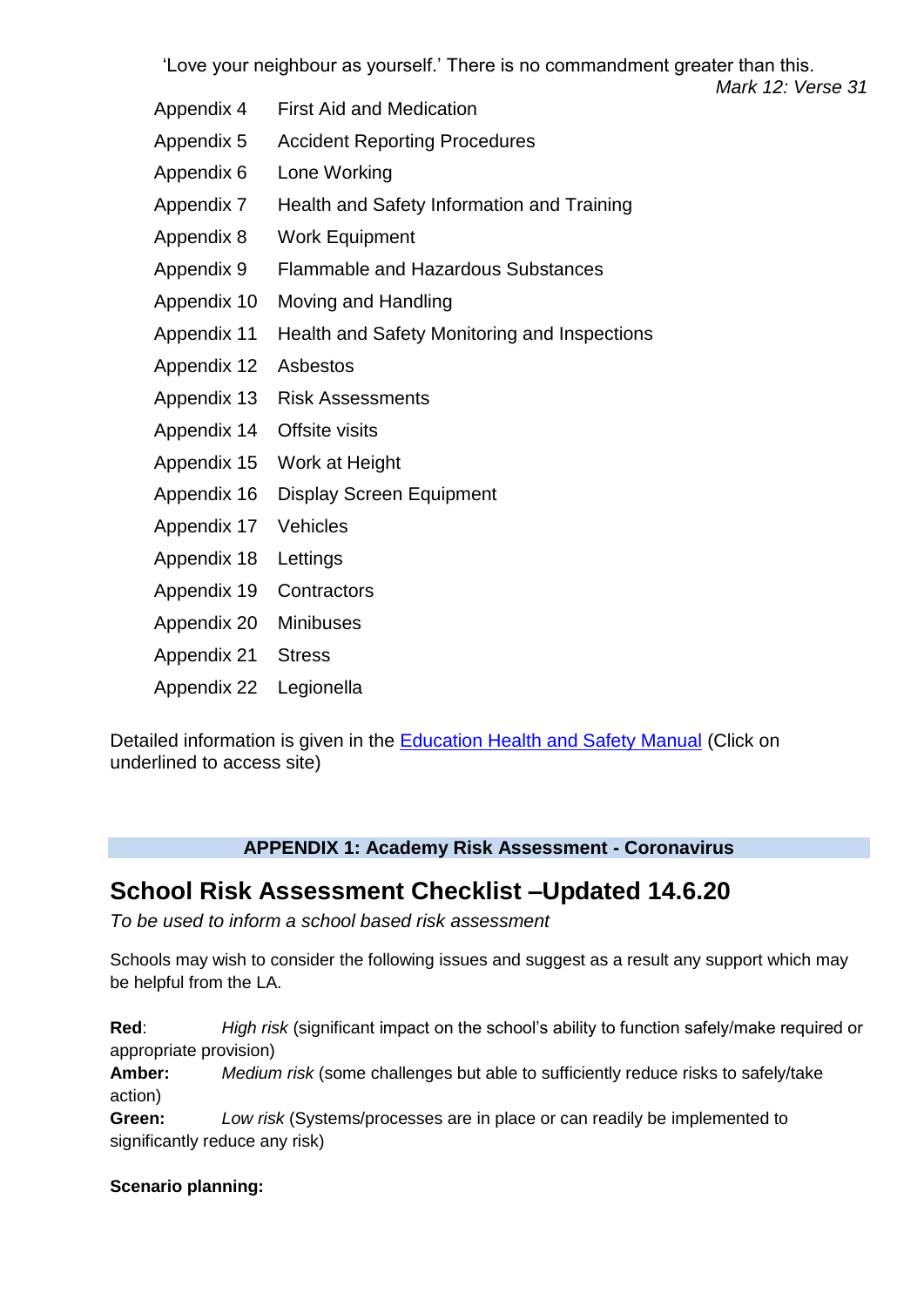'Love your neighbour as yourself.' There is no commandment greater than this. *Mark 12: Verse 31* This document should be used in conjunction with DfE guidance (Links below). It is a requirement of return that schools complete a suitable risk assessment.

Action for education and child care settings

[https://www.gov.uk/government/publications/actions-for-educational-and-childcare-settings-to](https://www.gov.uk/government/publications/actions-for-educational-and-childcare-settings-to-prepare-for-wider-opening-from-1-june-2020)[prepare-for-wider-opening-from-1-june-2020](https://www.gov.uk/government/publications/actions-for-educational-and-childcare-settings-to-prepare-for-wider-opening-from-1-june-2020)

Guidance for schools

[https://www.gov.uk/government/publications/coronavirus-covid-19-implementing-protective](https://www.gov.uk/government/publications/coronavirus-covid-19-implementing-protective-measures-in-education-and-childcare-settings/coronavirus-covid-19-implementing-protective-measures-in-education-and-childcare-settings)[measures-in-education-and-childcare-settings/coronavirus-covid-19-implementing-protective](https://www.gov.uk/government/publications/coronavirus-covid-19-implementing-protective-measures-in-education-and-childcare-settings/coronavirus-covid-19-implementing-protective-measures-in-education-and-childcare-settings)[measures-in-education-and-childcare-settings](https://www.gov.uk/government/publications/coronavirus-covid-19-implementing-protective-measures-in-education-and-childcare-settings/coronavirus-covid-19-implementing-protective-measures-in-education-and-childcare-settings)

## *Please note:*

- *Schools should open where they can adhere to the published guidance, have agreed this with governors and have notified the appropriate body (Trust, LA, Diocese etc).*
- *Staff should ensure they follow guidance in relation to staff who are shielding*
- *Transition will need to be prioritised to support pupils moving between phases.*
- *Where there are insufficient staff to meet health and safety requirements, schools will be supported with decisions over closure if all options have been considered and exhausted.*

# **APPENDIX 2: Academy Coronavirus Policy**

# **All Saints Academy Coronavirus Policy September 2020**

This policy has been written to cover the operational procedures necessary for this Academy to protect its pupils, visitors and staff from the risks presented by Coronavirus (COVID-19) infection. Today, children and young people are global citizens, powerful agents of change and the next generation of caregivers, scientists, and doctors. Any crisis presents the opportunity to help them learn, cultivate compassion and increase resilience while building a safer and more caring community. Having information and facts about COVID-19 will help diminish pupils' fears and anxieties around the disease and support their ability to cope with any secondary impacts in their lives.

This policy includes:

- [Information about COVID-](#page-7-0)19
- [How Coronavirus is spread](#page-7-1)
- [The Symptoms of Coronavirus](#page-7-2)
- [The Treatment for COVID-19](#page-7-3)
- [All Saints Academy Closure](#page-7-4)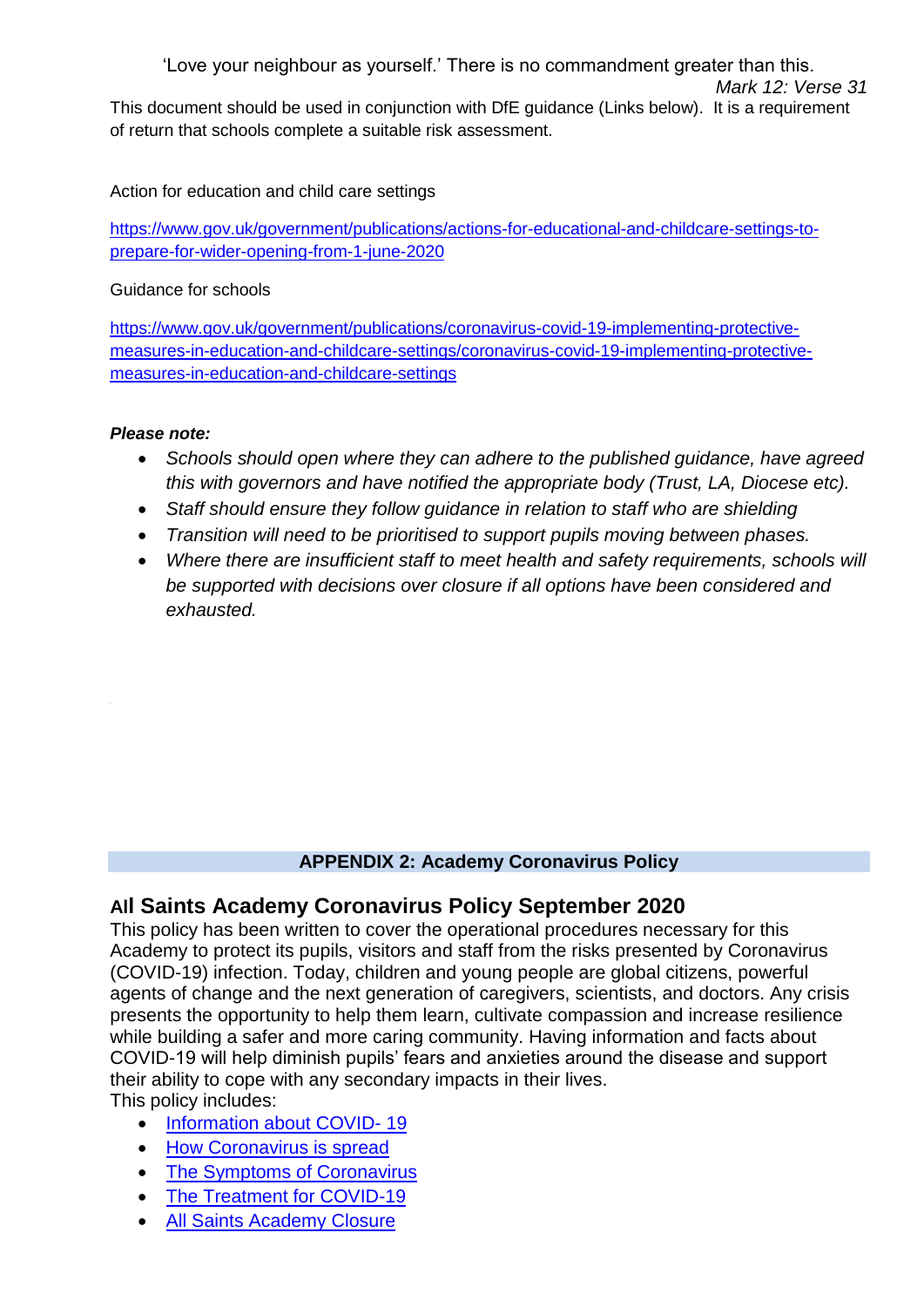- [Training, Policies and Communications](#page-8-0)
- Staving Home and Social Distancing
- **[Suspected Cases of Infection](#page-9-0)**
- [Infection Control and Prevention Procedures](#page-9-1)
- [Travel Advice](#page-11-0)
- [Business continuity procedures and Pandemic recovery planning](#page-11-1)

# <span id="page-7-0"></span>**Information about COVID-19**

The World Health Organisation defines coronaviruses as a family of viruses that cause infectious illness ranging from very mild to very severe diseases such as Middle East Respiratory Syndrome (MERS-CoV) and Severe Acute Respiratory Syndrome (SARS-CoV). COVID-19 is a new strain which originated in China at the end of 2019. It has since spread to other countries initiating a global public health emergency. 'CO' stands for corona, 'VI' for virus, and'D' for disease. Formerly, this disease was referred to as '2019 novel coronavirus' or '2019-nCoV.'

The World Health Organisation (WHO) is working hard with countries worldwide to control the outbreak and has labelled it a pandemic. The outbreak of coronavirus disease (COVID-19) has been declared a Public Health Emergency of International Concern (PHEIC) and the virus has now spread to many countries and territories. This means that the disease has become established in countries around the world, including the UK, and is spreading from person-to-person.

# <span id="page-7-1"></span>**How is Coronavirus Spread?**

People can catch COVID-19 from others who have the virus.

It is understood that the virus is highly infectious and moves from person to person in droplets from the nose or mouth which are spread when a person with COVID-19 coughs or exhales. In addition, the virus can survive for up to 72 hours out of the body on surfaces. People can catch COVID-19 if they breathe in the droplets or touch infected surfaces and then touch their eyes, nose or mouth.

There is currently no evidence that people who are without symptoms are infectious to others.

# <span id="page-7-2"></span>**What Are the Symptoms?**

The most common symptoms are fever, tiredness and dry cough. Some people may have aches and pains, nasal congestion, runny nose, sore throat, loss of sense of taste or smell, or diarrhoea. Symptoms begin gradually and are usually mild.

Most people (about 80%) recover from the disease without needing special treatment. A small percentage can become seriously ill and develop difficulty breathing. This is particularly dangerous for people with weakened immune systems, for older people, and for those with long-term conditions such as diabetes, cancer and chronic lung disease. **What is the treatment for COVID-19?**

## <span id="page-7-3"></span>There is no currently available vaccine for COVID-19. However, many of the symptoms can be treated and getting early care from a healthcare provider can make the disease less dangerous. There are several clinical trials that are being conducted to evaluate potential treatments for COVID-19.

# <span id="page-7-4"></span>**All Saints Academy Opening**

The Academy will be open for all year groups from September 2020. Year groups will be will be kept in individual bubbles throughout the school day. This will be reviewed throughout the year and changes will be made as necessary.

This Academy will keep up to date with the latest public health and government information about the risk of coronavirus in the UK. The Senior Leadership Team and Executive Principal will maintain close links with local health protection teams and will be responsible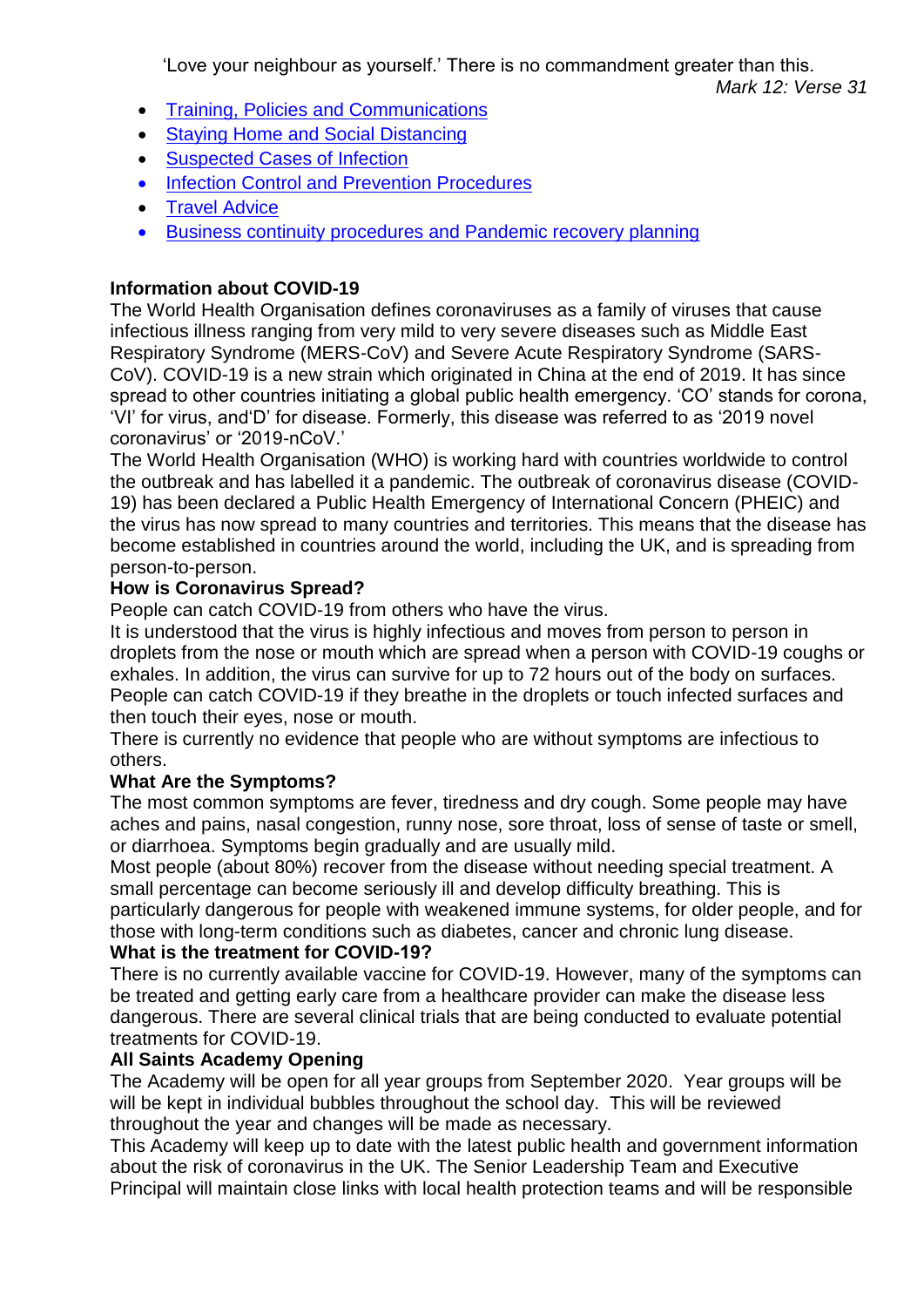for circulating essential information to staff, pupils and parents. The Academy will do its best to ensure that parents are kept informed about its measures to keep pupils and staff safe.

# <span id="page-8-0"></span>**Training, Policies and Communications**

Relevant changes have been made to usual safety procedures and risk assessments and communicated to all staff e.g. evacuation procedures, named people within policies. One single coronavirus policy has been collated and authorised by the governing body. There is coronavirus training on Smartlog and the site manager will send out CV training links to all staff before they return to work. The risk assessment for returning to the Academy has been checked by the Governing Body. Plans and protocols have been discussed with staff and any training needs identified. There will be absolute clarity of protocols for staff supervising students.

Parents and staff made aware of the best way to communicate with teachers/ staff. Text and/or email to be sent when needed. The policy will be placed on the website.

Pupils and staff who are clinically vulnerable will not be allowed on site.

Staff have received training on new procedures during September inset days.

The Academy will adhere to the following guidance:

[Guidance for Academies about temporarily closing](https://www.gov.uk/government/publications/covid-19-school-closures/guidance-for-schools-about-temporarily-closing)

[Closure of educational settings: information for parents and carers](https://www.gov.uk/government/publications/closure-of-educational-settings-information-for-parents-and-carers)

[Coronavirus \(COVID-19\): guidance on vulnerable children and young people](https://www.gov.uk/government/publications/coronavirus-covid-19-guidance-on-vulnerable-children-and-young-people/coronavirus-covid-19-guidance-on-vulnerable-children-and-young-people)

# <span id="page-8-1"></span>**Staying Home and Social Distancing**

People have been told by the government that for the time being they must work from home, unless they cannot do their job from home, to prevent the spread of the virus. This is not a request but a rule. Everyone must comply, including all pupils for whom arrangements have not been made to continue attending the Academy, and staff who are not currently on the rota to maintain services in the Academy when partially open.

People should only go outside:

- for work, where you cannot work from home
- going to shops that are permitted to be open to get things like food and medicine, and to collect goods ordered online or on the phone
- to exercise or spend time outdoors for recreation
- spend time outdoors, including private gardens and other outdoor spaces, in groups of up to six people from different households, following social distancing guidelines
- any medical need, to donate blood, avoid injury or illness, escape risk of harm, or to provide care or to help a vulnerable person
- Where parents or someone with parental responsibility do not live in the same household, children under 18 can be moved between their parents' homes to continue existing arrangements for access and contact
- Critical workers and parents or guardians of vulnerable children may leave their home to take children to and from school or their childcare provider.
- You can also attend the funeral of a close family member or member of your household (or, of a friend, if no one from their close family or household is attending).
- Religious ministers or leaders can leave their homes to go to their place of worship, but these should remain closed to the public
- You may also leave or be outside of your home in order to access other critical public services, such as social services, support provided to victims, services provided by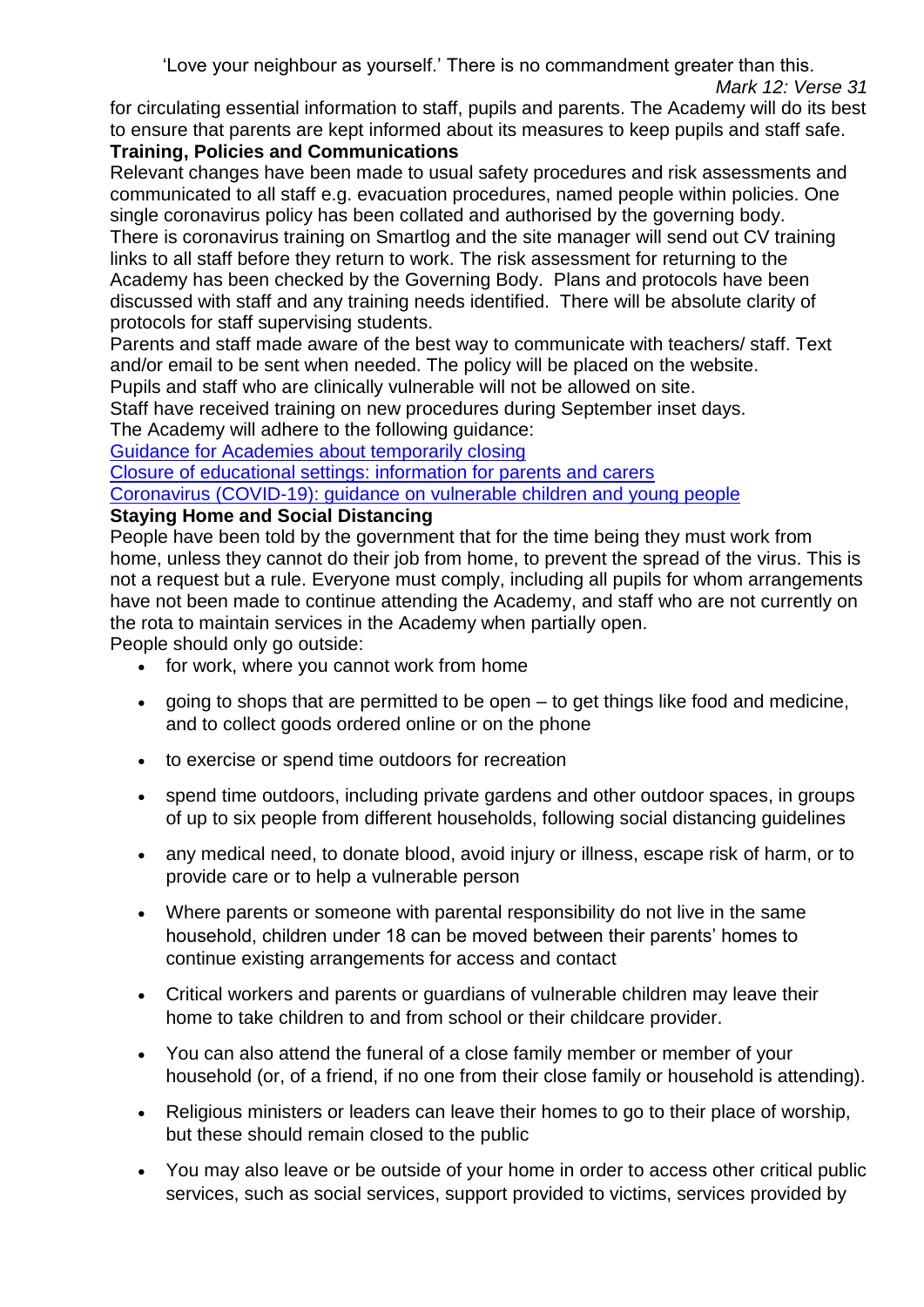the Department for Work and Pensions, to fulfil a legal obligation, or to move home in line with the government's guidance.

Visit car showrooms and outdoor markets

Academy staff should be aware of their responsibilities as role models to support these rules wherever possible in any dealings they have with pupils and parents, such as online when supporting home learning.

Key workers are still free to travel to and from work. This includes healthcare and social care workers, ambulance and fire personnel, the police and those involved in food production and distribution. It also includes Academy staff involved in keeping essential schooling running for the limited number of pupils who require it.

People staying home should not have visitors inside their home, not even from friends or family. While out they must observe "social distancing" rules. This involves keeping a safe distance of at least 2 metres (about 3 steps) from others. Public venues such as pubs, theatres, restaurants, cafes and non-essential shops have been closed. Some public spaces such as playgrounds and leisure facilities remain closed.

# <span id="page-9-0"></span>**Suspected Cases of Infection**

Whether the Academy is open fully or partially closed and running in a reduced capacity, staff and pupils should be instructed to stay at home if they are unwell. This is essential to avoid spreading infection to others. Parents will be clearly informed that this is the Academy policy.

Any suspected cases of COVID-19 infection which occur in the Academy should be managed according to Department for Education guidance**.** 

Staff or pupils who become unwell while on the Academy site with a new, continuous cough or a high temperature should be sent home. An unwell pupil should be isolated in the sick room while waiting to be picked up. The door should be closed. They should be advised not to visit the GP, pharmacy, urgent care centre or a hospital.

If clinical advice is required, they (or their teacher, parent or carer) should go online to NHS 111 (or call 111 if they do not have internet access). In an emergency, 999 should be called if they are seriously ill or injured or their life is at risk.

The Academy may close again if there is a confirmed case. Once a pupil or member of staff has fallen ill with suspected COVID-19 the Academy will close for the rest of that day and potentially the day after for a deep-clean. Parents will be notified by text.

Parents will not be permitted to enter the Academy setting or to send their child into the setting, if they or a member of their household is displaying Coronavirus symptoms.

# <span id="page-9-1"></span>**Infection Control and Prevention Procedures**

This Academy believes that general adherence to high standards of infection prevention and control is the best way to prevent the person-to-person spread of pathogens such as coronavirus and maximise the safety of staff, pupils and visitors using the Academy. To achieve this, the Academy's infection control/hygiene policies and procedures will be implemented in full, whether the Academy is fully open or operating in a partially open capacity. Staff should be especially compliant with those policies related to effective hand hygiene, sanitisation and environmental cleaning.

# *Drop off/ pick up protocols*

Entry and exit arrangements have been communicated/ marked out and will be supervised when pupils arrive. There will be no gathering at gates or doors. There will be no mixing on entry or exit.

Year groups will follow marked routes into the school and enter their year group bubble through a designed entrance. Student temperatures will be taken upon entry to the school and those with the temperature above 38 degrees will be taken to the bungalow.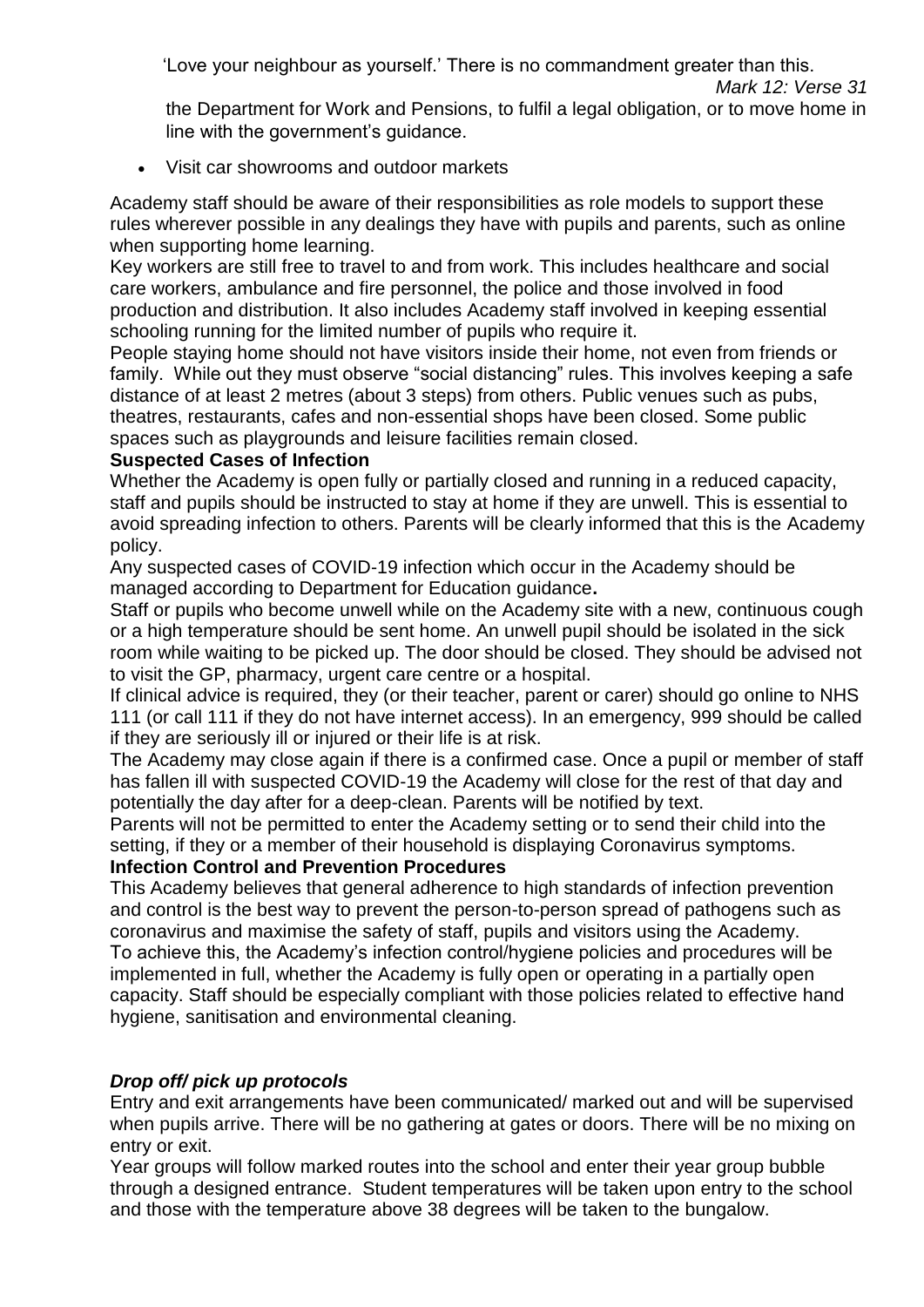Students will stay in their year group bubbles for lessons, have their own separate social areas and only go into specialist areas (such as PE changing rooms) after they have been cleaned.

Public health messages state that people should:

- cover their mouth and nose with a tissue or their sleeve (not their hands) when they cough or sneeze
- put used tissues in the bin immediately
- wash their hands with soap and water regularly for 20 seconds and use hand sanitiser gel (at least 60% alcohol) if soap and water are not available
- try to avoid close contact with people who are unwell
- avoid touching their eyes, nose, and mouth with unwashed hands
- clean and disinfect frequently touched objects and surfaces

Staff should comply fully with hand sanitisation policies and procedures. The Academy Services Manager and Site Manager will ensure that policies are supported by the provision of appropriate resources such as hand sanitiser gels. Upon entering or exiting one of the rooms with pupils, staff should use hand-sanitiser.

Pupils will be educated in cleaning hands, 'catch-it, bin-it', and safe distancing on the first day and then briefly every day after. These instructions will be read out every morning upon arrival.

Teaching staff should take all reasonable measures to ensure that pupils comply. Staff will encourage frequent and thorough washing (at least 20 seconds). Pupils of secondary age should fully understand the rules on hygiene and social distancing but if they refuse to follow them they will not be permitted back into the Academy to ensure the safety of others. Environmental cleaning will be increased while the pandemic continues and risk of transmission persists. The Academy will prepare and maintain handwashing stations with soap and water, and if possible, place alcohol-based hand rub (hand sanitizers) in each classroom, at entrances and exits, and near lunchrooms and toilets.

An Academy cleaner will be on-site from 9-2pm daily and will be continually wiping surfaces and disinfecting toilets when used, clean and disinfect Academy buildings, classrooms and especially water and sanitation facilities at least once a day, particularly surfaces that are touched by many people (railings, lunch tables, sports equipment, door and window handles, teaching and learning aids).

Only one student will be allowed to use the toilet at any time and the cleaner will disinfect after every usage where possible. Bins will be emptied every day. Staff working in the Academy during partial closure should comply fully with government recommendations for social distancing. They will implement social distancing practices that may include:

• Assemblies, sports games and other events that create crowded conditions will take place in year group bubbles

This involves keeping at least 2 meters apart wherever possible and reducing the need for face-to-face contact wherever possible, e.g. meetings.

# **On-site learning**

During normal day-to-day activities Public Health England guidance states that facemasks do not provide protection from respiratory viruses, such as COVID-19, however staff will be wearing masks when in the vicinity of pupils. Pupils will be offered a face-mask. The Senior Leadership Team/Executive Principal will liaise with the local health protection team if any member of staff or pupil is suspected to be infected with coronavirus or comes into contact with someone suspected to be infected with coronavirus.

# **Remote Learning**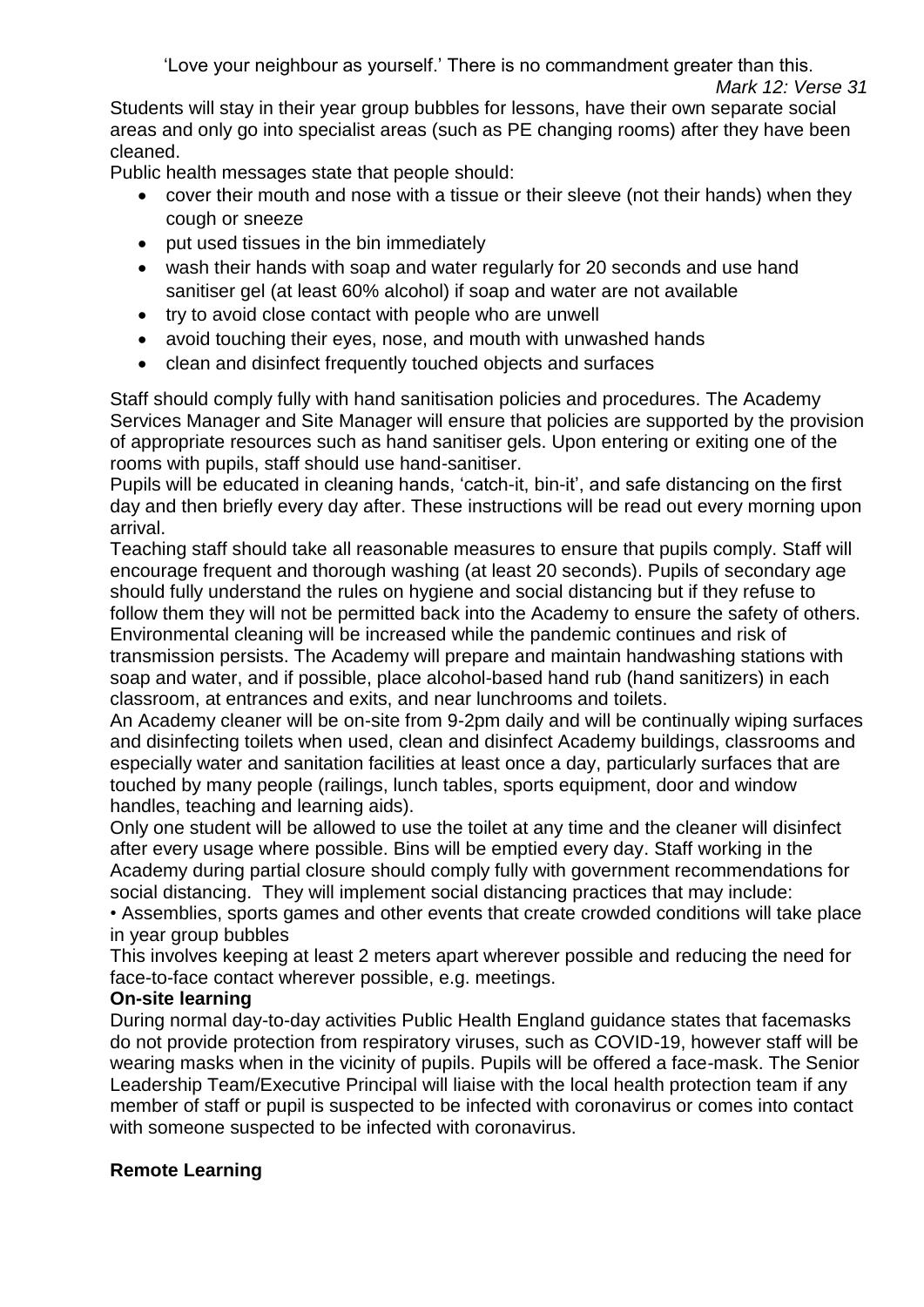The Academy is fortunate that all students and staff have iPads and are used to iPad learning. Whilst working at home staff will use an array of online/e-learning strategies. These will include:

- Assigning reading and exercises for home study
- Radio, podcast or television broadcasts of academic content

• Assigning teachers and student support workers to conduct remote daily or weekly follow up with students

# **Addressing Mental Health and Wellbeing**

Staff will

- Encourage children to discuss their questions and concerns.
- Explain it is normal that they may experience different reactions and encourage them to talk to teachers if they have any questions or concerns.
- Provide information in an honest, age-appropriate manner.
- Guide pupils on how to support their peers and prevent exclusion and bullying.
- Ensure teachers are aware of local resources for their own well-being and ensure the Academy counsellor and Chaplain advertise time slots for supporting colleagues and pupils
- Work with Academy health workers/social workers to identify and support pupils and staff who exhibit signs of distress.

# <span id="page-11-0"></span>**Travel Advice**

COVID-19 originated in China and initially spread through infected people travelling to other countries. Travelling is now much reduced due to countries around the world closing their borders. Latest travel advice can be found on the GOV.UK web platform at [www.gov.uk](http://www.gov.uk/guidance/wuhan-novel-coronavirus-information-for-the-public#information-about-the-virus) This organisation requires staff to comply with any advice given and to inform their line manager wherever the guidance may apply to them.

# <span id="page-11-1"></span>**Business Continuity Procedures and Pandemic Recovery Planning**

In addition to the Academy general business continuity and recovery planning policies, the Academy recognises the need to have a separate pandemic contingency plan and procedure. This is because a general business continuity plan focuses on a short-term recovery programme. In contrast, the effects of the coronavirus pandemic are likely to last many months.

The following procedure sets out key contingency measures to be introduced in this Academy:

- the situation will be kept under review by the Senior Leadership Team who will work alongside governors to ensure the safety of staff and pupils as their primary concern
- a coronavirus communications strategy will be developed to ensure that staff, pupils and parents are provided with up-to-date and accurate information on the status of the pandemic and on the Academy response
- information will be provided to staff via e-mail -as well as other important information, employees will be briefed on the symptoms of the virus and who to contact should they believe that they or a pupil may have the virus – unnecessary meetings will be cancelled and greater use made of digital/virtual communication in order to reduce people contacts
- staff whose role enables them to work from home will be supported to do so
- staff who are required to self-isolate themselves at home if they or a member of their family has the virus will be fully supported by the Academy – they should inform the Academy at the earliest opportunity of their status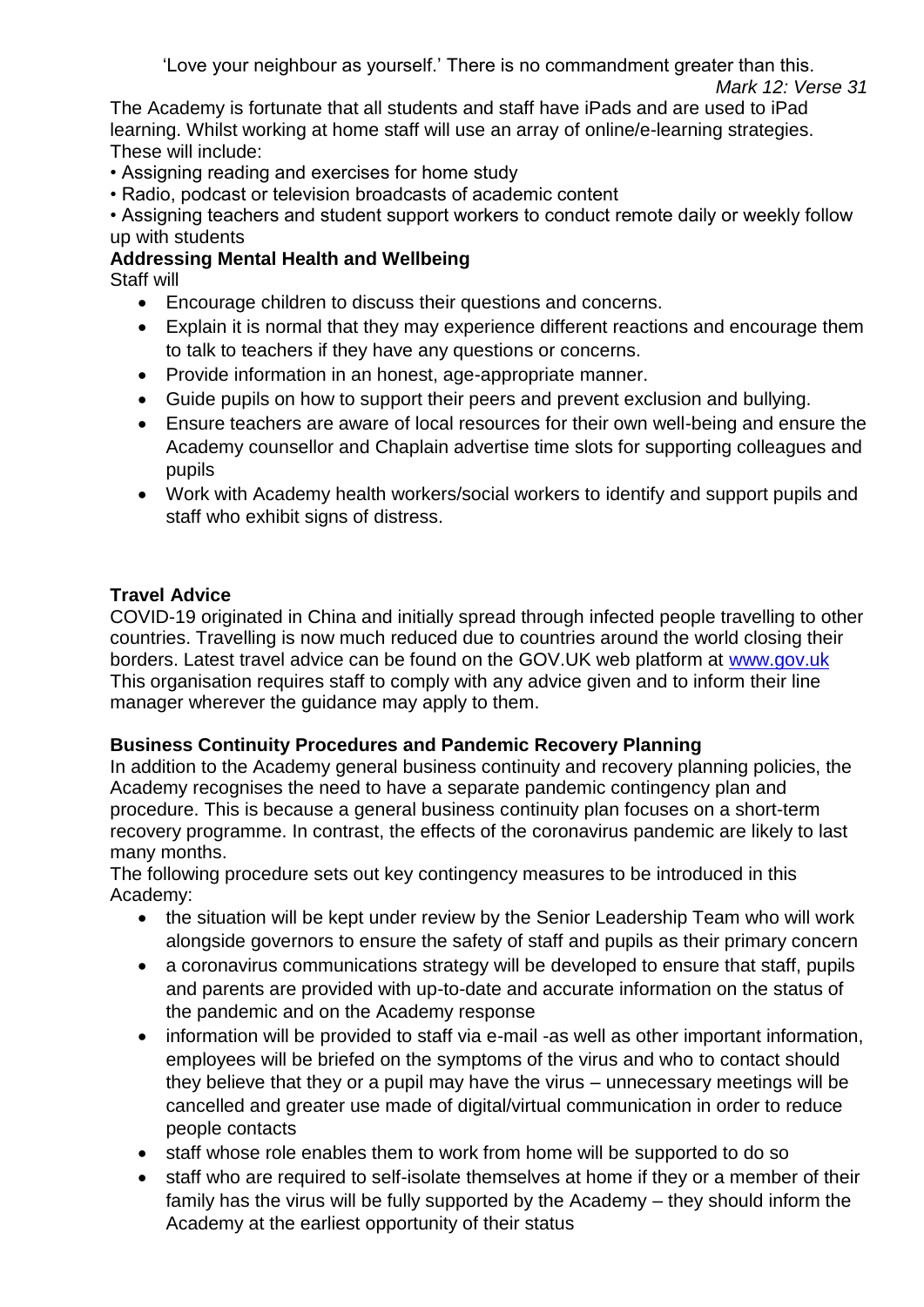- *Mark 12: Verse 31*
- Academy staffing will be reviewed on a daily basis and contingency plans put in place to ensure that the Academy remains partially open wherever possible. Academy teaching staff will explore all means of using virtual/digital communication systems to support pupils who are at home
- the leadership team will develop flexible attendance and sick leave policies that encourage pupils and staff to stay home when sick or when caring for sick family members.
- Leaders will discourage the use of perfect attendance awards and incentives and plan for possible academic calendar changes, particularly in relation to breaks and exams.
- if it becomes impossible for the Academy to maintain even a reduced service due to staffing constraints the Academy will work with the local authority to make alternative arrangements – in such an event the Academy will inform parents at the earliest opportunity
- Line managers, departmental heads and supervisors will be responsible for ensuring that staff understand the Academy's pandemic plans. Staff should familiarise themselves with the plans and should speak to their line manager if they have any questions or concerns.
- The Academy will cancel any community events/meetings or lettings that usually take place on Academy premises, based on risk.

## **Monitoring and Review**

This policy will be continuously monitored and updated by the governors and Executive Principal to take account of any changes to the official advice provided about coronavirus.

## **APPENDIX 3: FIRE EVACUATION AND OTHER EMERGENCY ARRANGEMENTS**

The Principal is responsible for ensuring the fire risk assessment is undertaken and implemented following guidance contained in the [Education Health and Safety Manual.](http://www.thegrid.org.uk/info/healthandsafety/manual.shtml#B)

The fire risk assessment is located in "the Fire Folder (held by the Site Manager) and reviewed on an annual basis.

#### **Fire Instructions**

These documents are made available to all staff and included in the academy's induction process. Annual appropriate refresher courses (fire safety/awareness and fire marshal) to be undertaken by all staff using SmartLog.

An outline of evacuation procedures are made available to all contractors / visitors and are posted throughout the site.

Emergency exits, fire alarm call points, assembly points etc are clearly identified by safety signs and notices.

## **EMERGENCY PROCEDURES**

**Fire and Evacuation**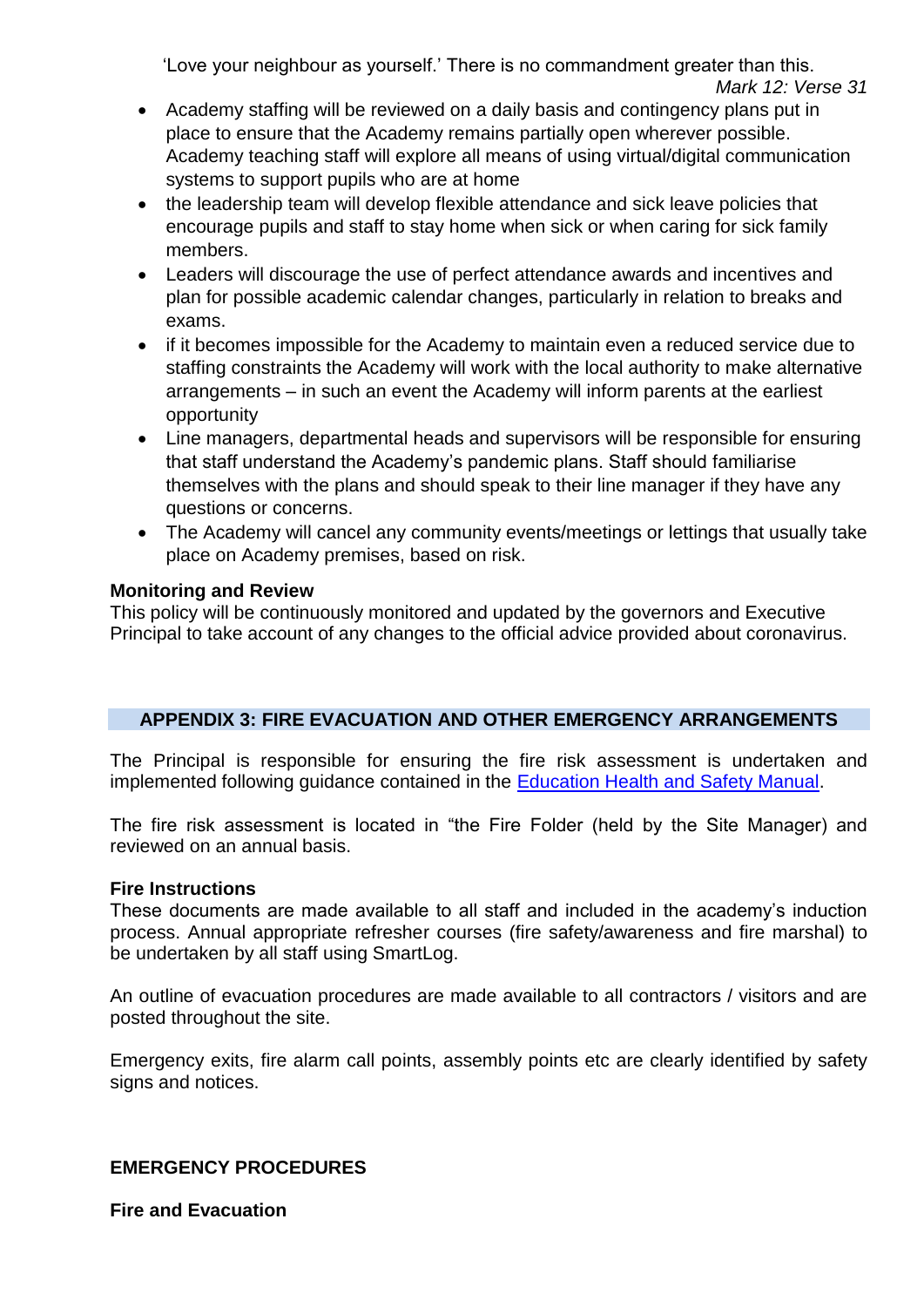Fire and emergency evacuation procedures are detailed in and posted in each classroom and common use areas.

These procedures will be reviewed at least annually.

Emergency contact and key holder details are maintained by the Site Manager.

## **Fire Drills**

Fire drills will be undertaken termly, and a record kept in the fire log book;

# **Fire Fighting**

- The safe evacuation of persons is an absolute priority. Staff may only attempt to deal with small fires, **if it is safe to do so without putting themselves at risk**, using portable firefighting equipment.
- Ensure the alarm is raised BEFORE attempting to tackle a fire. Identified staff should be made aware of the type and location of portable firefighting equipment and receive basic instruction in its correct use.
- **Details of service isolation points**  Gas Meter box by old Northfields gate. Water Isolation – Site Managers workshop Electrical Isolation – Site Managers Workshop

# **APPENDIX 2: INSPECTION/MAINTENANCE OF EMERGENCY EQUIPMENT**

## **TESTING OF THE FIRE ALARM SYSTEM**

Fire alarm call points will be tested weekly in rotation by the Site Manager and visual six monthly checks by BBC Fire and Security and a record kept in the fire log book.

Any defects on the system will be reported immediately to the Site Manager and BBC Fire and Security (Joel Rickard) on 01953857700.

A fire alarm maintenance contract is also in place with BBC Fire and Security (Joel Rickard) on 01953857700 and the system tested bi-annually by them.

# **INSPECTION OF FIRE FIGHTING EQUIPMENT**

BBC Fire and Security will undertake an annual maintenance service of all firefighting equipment.

On a regular basis, the Site Manager and team check that all firefighting equipment is available for use, operational and for any evidence of tampering.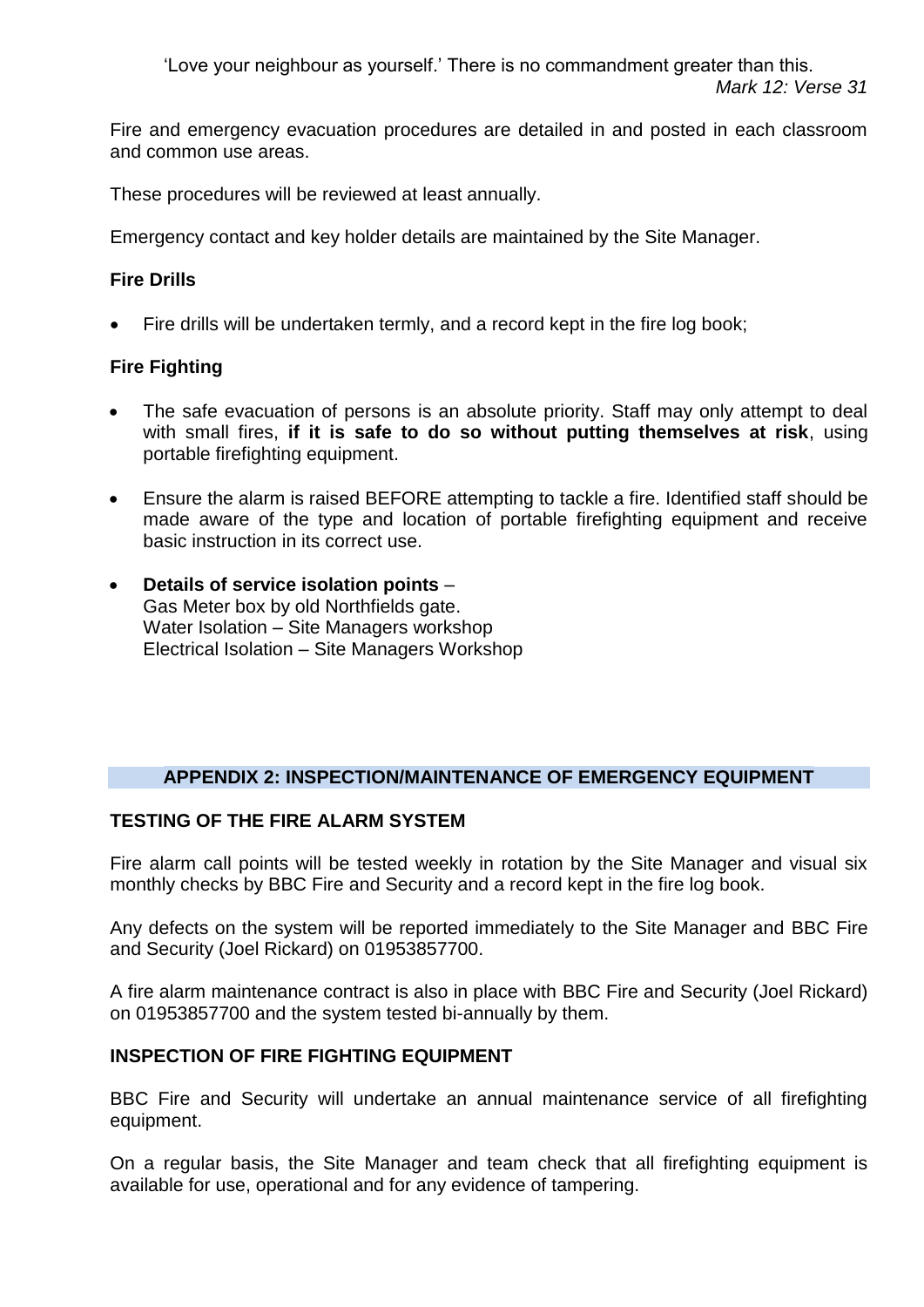Defective equipment or extinguishers that need recharging should be taken out of service and reported direct to the Site Manager.

# **EMERGENCY LIGHTING SYSTEMS**

These systems will be checked and tested monthly by the Site Manager, records of which are located in SmartLog.

# **MEANS OF ESCAPE**

Daily the Site Manager and team will check for any obstructions on exit routes and ensure all final exit doors are operational.

# **APPENDIX 3: FIRST AID AND MEDICATION**

FIRST AID BOXES ARE LOCATED AT THE FOLLOWING POINTS: Denise Greenwood is responsible for regularly ensuring that the contents of first aid boxes are complete and replenished as necessary.

A check should be made at least termly. The following members of staff are available to provide first aid-

# **TRAINED TO FIRST AID AT WORK LEVEL:**

Michelle Mills Elisa Tolman Denise Greenhood Ian Taylor Veronica Martos Kate Hendry Mark O'Loughlin Anita Herd Donna Binder

The Site Manager will check that any vehicles are properly equipped with first aid boxes before they are used.

# **Transport to hospital**

If the First Aider or Principal considers it necessary, the injured person will be sent directly to hospital (normally by ambulance). Parents/carers will also be informed. No student should be allowed to travel to hospital unaccompanied and an accompanying adult will be designated in situations where the parents/carers cannot be contacted. Adults will be accompanied at the discretion of the first aider.

The academy will follow the procedure for completion of incident/accident records in accordance with BCC guidance.

Tel 999 for ambulance. Ambulance crew decides destination for sick or injured person.

NHS111 – Call 111 when it is less urgent than 999.

# **Blood (and body fluid) Spillages**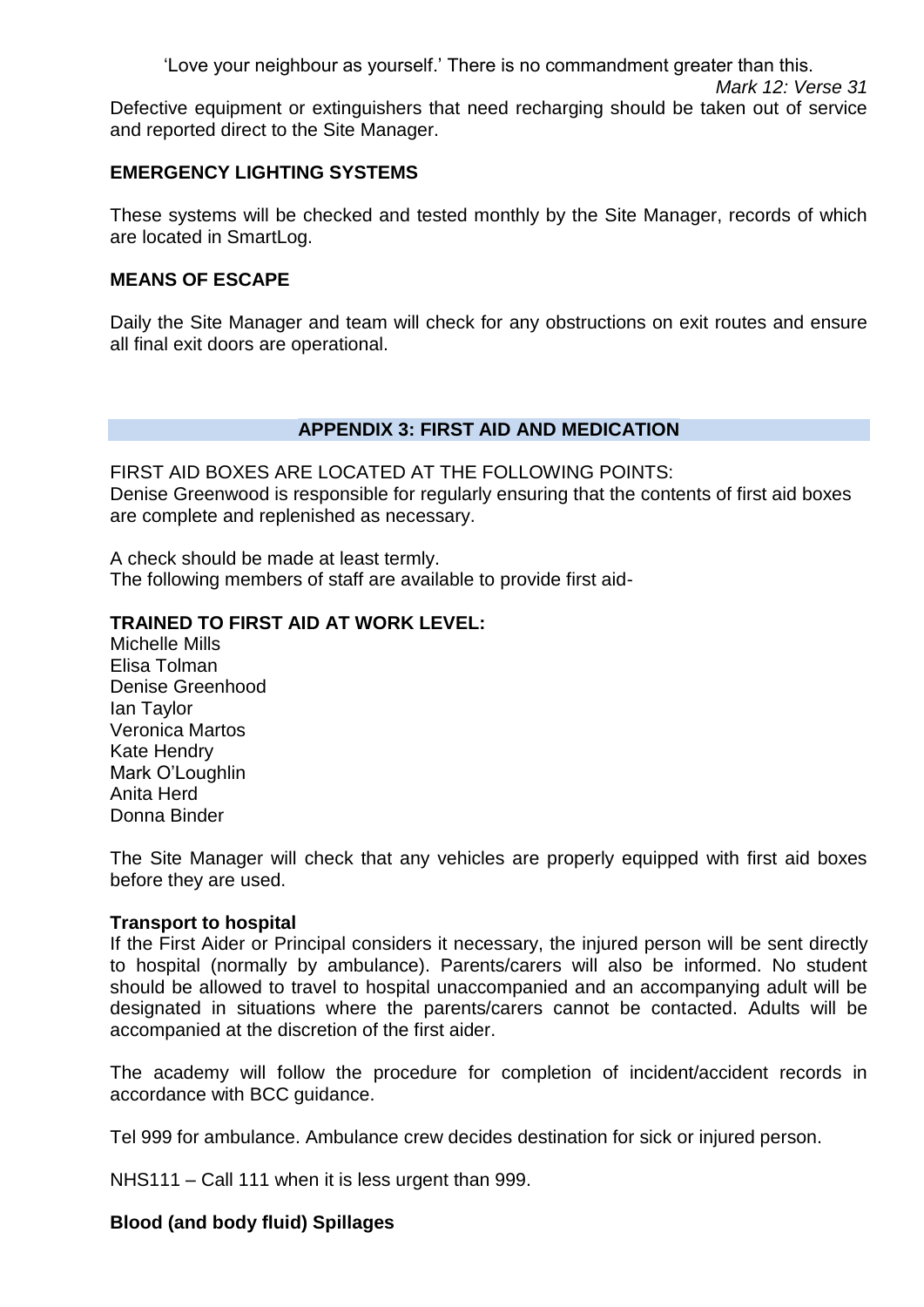BCC guidance on Protection from Blood borne viruses and basic infection control will be followed.

## **Administration of medicines**

All medication will be administered to students in accordance with the Supporting students with medical conditions policy.

No member of staff should administer any medicines unless a request form has been completed by the parent /carer.

The only medication kept and administered within school are those prescribed or brought in from home specifically for the student at the request of the parent /carer and with the consent of the Principal. Records of administration will be kept by supervising members of staff in Student Services.

All medications kept in the academy are securely stored in the Student Services Office with access strictly controlled. Where students need to have access to medication i.e. asthma sufferers, it will be kept in Student Services*,* and clearly labelled. This will be locked at 3.15pm, so students will need to make alternative arrangements for after school activities.

Staff will undergo specific training related to health conditions of students and administration of medicines (e.g. diabetes, epilepsy, anaphylaxis etc) as appropriate.

# **APPENDIX 4: ACCIDENT REPORTING PROCEEDURES**

In accordance with the Academy Accident/Incident Reporting Procedure employees must report:

- Accidents, dangerous occurrences, and near misses on the standard Academy Incident and Dangerous Occurrence Report (IDOR) form.
- Copies of these forms are available Student Services.

The Principal will countersign the original copy of the RIDDOR form which is filed at Student Services.

- A local accident book at Student Services is used to record all minor incidents to students.
- School accident reports will be monitored for trends and a report made to the Governors via the Health & Safety Committee, as necessary.
- The Principal or the nominee will investigate accidents and take remedial steps to avoid similar instances recurring. Curriculum equipment, systems of work, plant, equipment, fittings etc, must be reported and attended to as soon as possible.

# **Reporting to the Health and Safety Executive (HSE).**

In the event of a fatality or major injury these incidents will be reported immediately to the Health and Safety Executive (HSE) on-line at their web site<http://www.hse.gov.uk/riddor/> or by telephone on 0845 300 9923.

The Education Health and Safety team should also be informed.

In the event of an incident resulting in

• a casualty being taken to hospital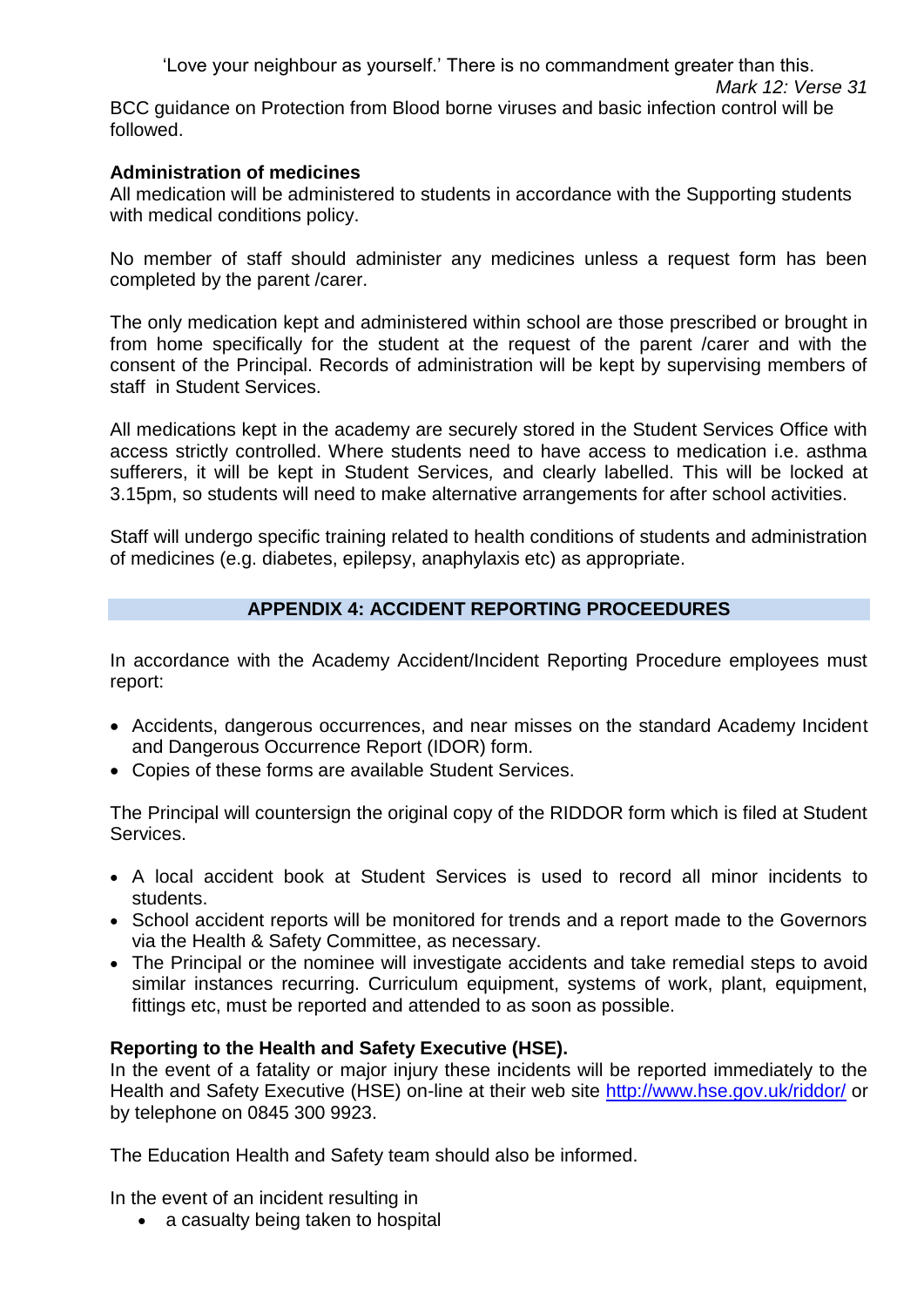Employee absence, as the result of a work related accident, for periods of over 7 days or more (including W/E"s and holidays)

These must be reported to the HSE within 15 days of date of the incident occurring. This is only if the incident is due to the state of the premises, lack of supervision or within a curriculum led session.

In every case where an incident is reported to the HSE a copy of the F2508 form should be attached to the IDOR/VIR form and sent to the Education Health and Safety Team.

Full guidance and copies of the form are located in the Beds County Health and Safety [Policies and](http://www.thegrid.org.uk/info/healthandsafety/manual.shtml#B) 

[Guidance Manual.](http://www.thegrid.org.uk/info/healthandsafety/manual.shtml#B) Click on underlined to access site.

## **APPENDIX 5: LONE WORKING**

Staff are encouraged not to work alone in the academy. Work carried out unaccompanied or without immediate access to assistance should be risk assessed to determine if the proposed lone working activity is necessary.

Work involving potentially significant risks (for example work at height) **should not** be undertaken whilst working alone.

Where lone working cannot be avoided staff should:

- Obtain the Principal's/senior member of staff's permission and notify him/her on each occasion when lone working will occur.
- Ensure they do not put themselves or others at risk. (Refer to Guidance on Personal [Safety in the Health and Safety Manual\)](http://www.thegrid.org.uk/info/healthandsafety/manual.shtml#B). Ensure they have means to summon help in an emergency e.g. access to a telephone or mobile telephone etc.
- When working off site, (e.g. when visiting homes), notify a colleague of their whereabouts and the estimated time of return. (It is good practice to obtain background information about the child/family being visited and also to pre-plan the route if the premises are unfamiliar.)
- Key holders attending empty premises where there has been an incident or suspected crime should do so with a colleague if possible. They should not enter the premises unless they are sure it is safe to do so.
- Report any incidents or situations where they may have felt "uncomfortable" to the Campus Manager. Good communication between colleagues, in terms of personal safety is essential.

## **APPENDIX 6: HEALTH & SAFETY INFORMATION & TRAINING**

## **CONSULTATION AND COMMUNICATION OF INFORMATION**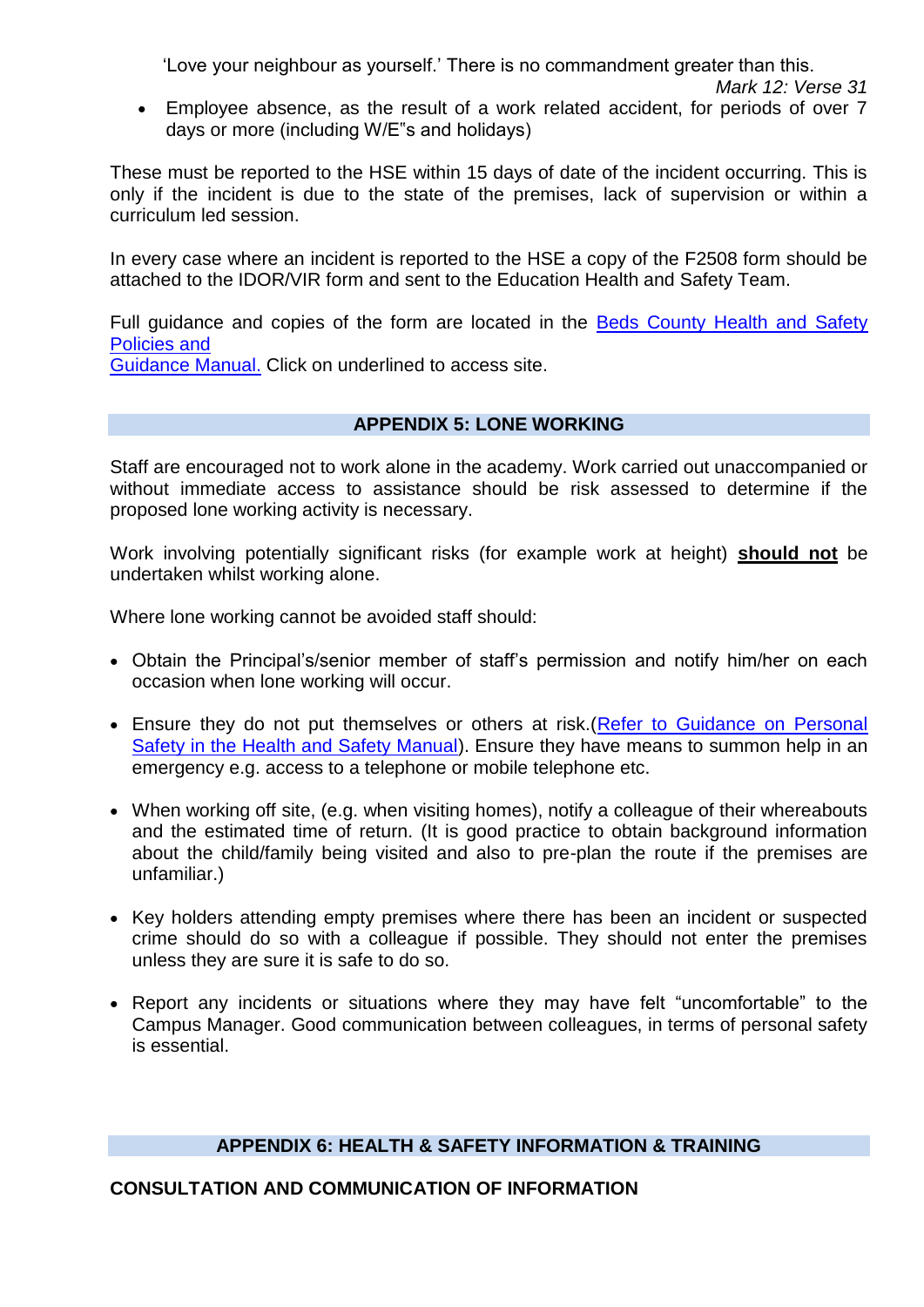#### **Consultation**

Academy Health and Safety committee comprising representatives from governance and staff representatives meet once a term.

Two governors meet annually with the site manager to discuss health, safety and welfare issues affecting staff, students or visitors. The Annual Governor Inspection Form is completed and action points are brought forward for review by academy management.

#### . **Communication of Information**

Detailed information on how to comply with BCCs health and safety policy is given in the **Education** 

[Health and Safety Manual,](https://www.bedford.gov.uk/business/tenders_and_contracts/health_and_safety_at_work.aspx)

The Health and Safety Law poster is displayed in staff room.

The Education Health and Safety Team at Central Bedfordshire Council provide competent health and safety advice for the Academy in addition to the work commissioned to Cousins Auditing.

# **HEALTH AND SAFETY TRAINING**

Health and safety induction training will be provided. Records will be maintained by the Office Manager.

The Principal is responsible for ensuring that all staff are provided with adequate information, instruction and training and identifying the health and safety training needs of staff.

Employees will be provided with:

- induction training in the requirements of this policy
- update training in response to any significant change
- training in specific skills needed for certain activities, (e.g. use of hazardous substances, work at height etc.)
- refresher training where required

Training records are held centrally by the Academy Manager to co-ordinate health and safety training needs and to include details in the training and development plan. This includes a system for ensuring that refresher training (for example in first aid) is undertaken within the prescribed time limits.

The Headteacher will be responsible for assessing the effectiveness of training received.

Each member of staff is also responsible for drawing the Principal's / line managers' attention to their own personal needs for training and for not undertaking duties unless they are confident that they have the necessary competence.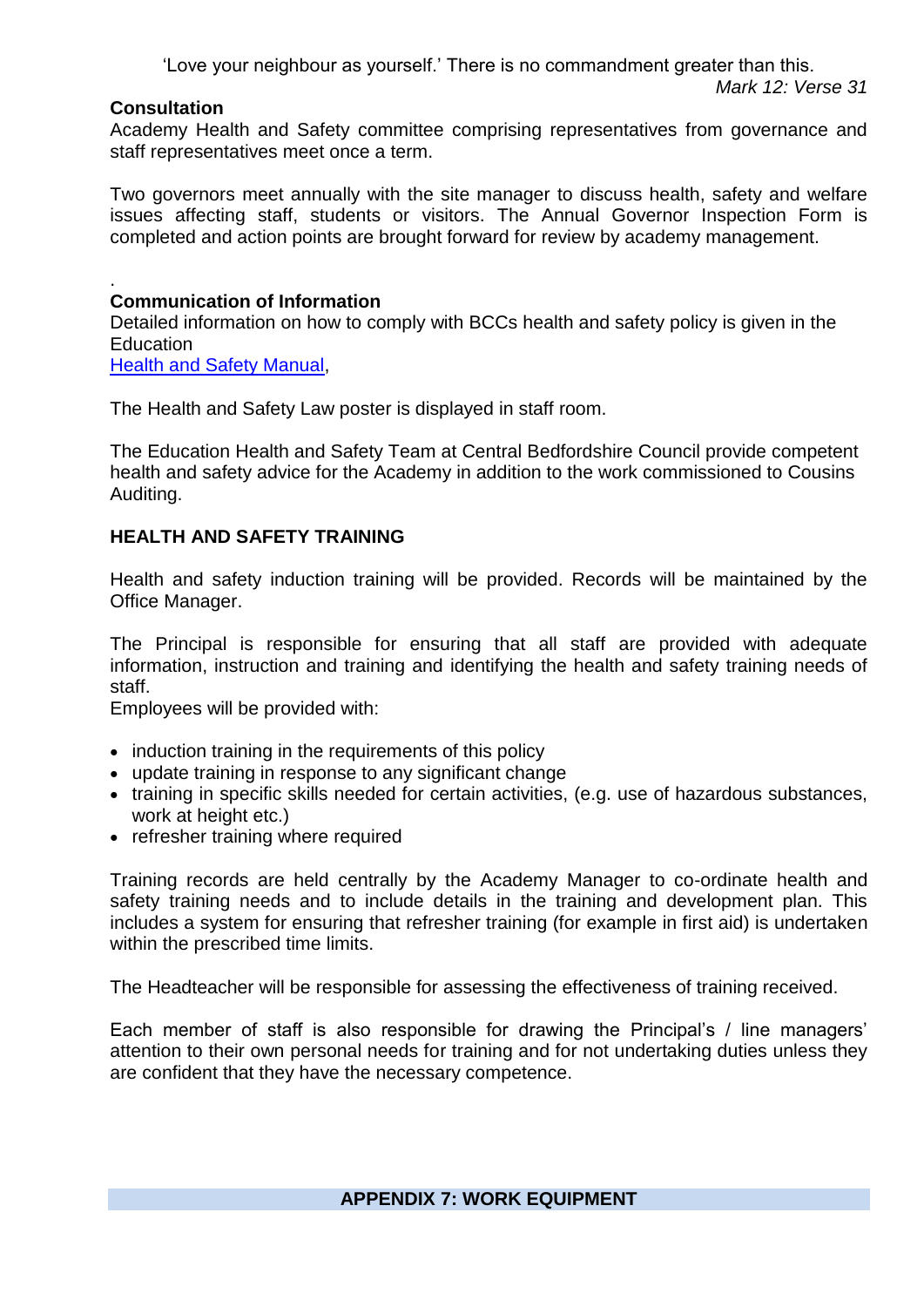All staff are required to report to site manager any problems found with plant/equipment, damaged electrical apparatus or wiring - including portable equipment and permanent wiring. Defective equipment will be clearly marked and taken out of service by storing in a secure location pending repair / disposal.

## **Electrical Safety**

All staff should monitor the condition of plugs, cables and electrical equipment prior to use. All portable items of electrical equipment will be subject to PAT (portable appliance testing) annually, conducted by Three Counties PAT Testing.

Personal items of equipment (electrical or mechanical) should not be brought into the school without prior authorisation and subjected to the same tests as school equipment. Major fixed wiring circuits will be checked at least once every five years.

## **External PE equipment**

The external play equipment will only be used when supervised. Such equipment should be checked daily by the site manager, Curriculum Leader: SH&L for any apparent defects and particularly for contamination by animals in areas covered by bark chippings or soft sand.

## **Curriculum**

Curriculum Leaders are responsible for ensuring maintenance requirements for equipment in their areas are identified and implemented.

An asset register will identify all work equipment and drive the need for risk assessments to be carried out, identifying any relevant servicing / routine maintenance / inspection regimes, training or

instruction needs, personal protective equipment requirements and authorised users. The following equipment has been identified as likely to involve a specific health and safety risk and details are given below on inspection, use and repair.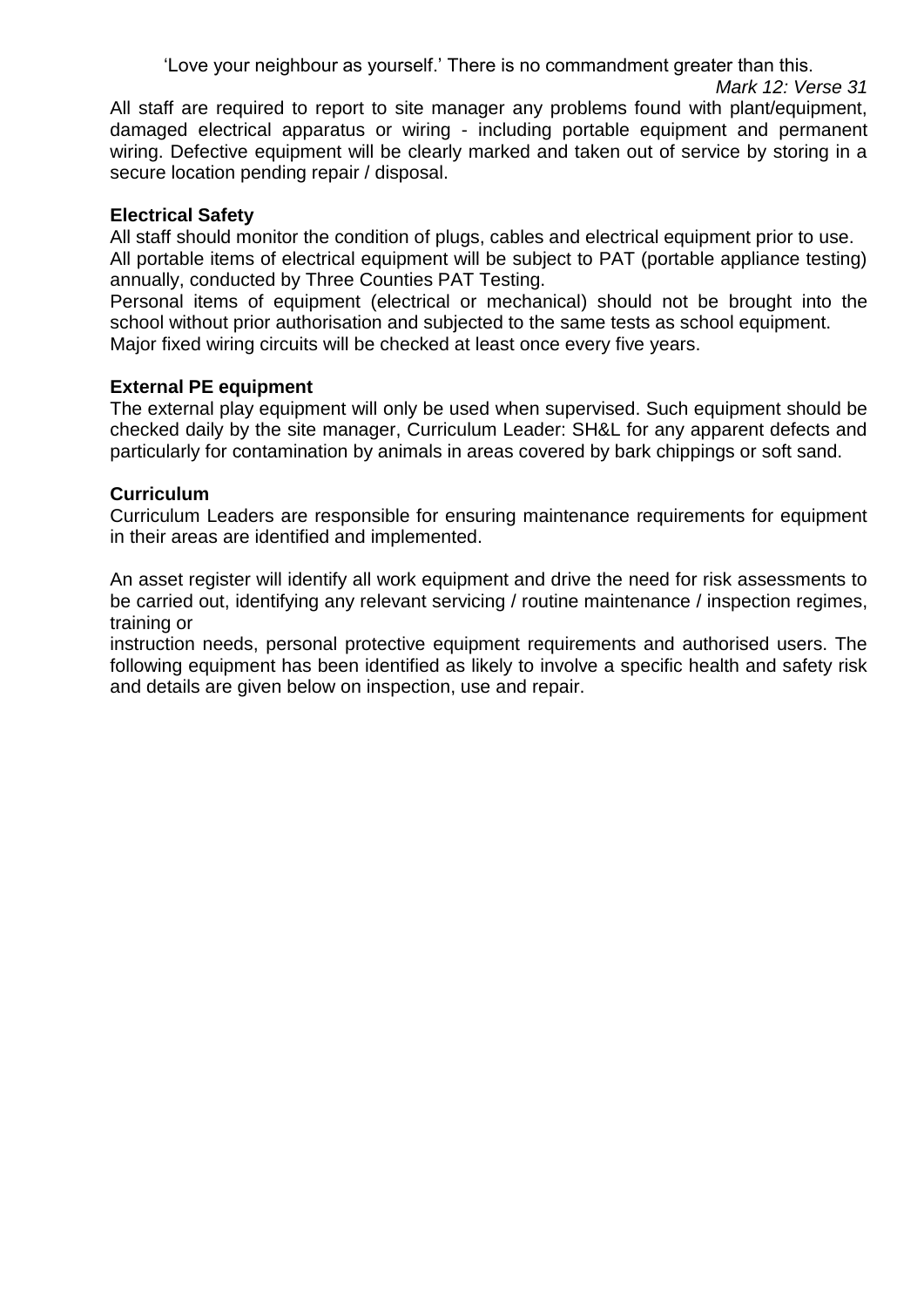| <b>EQUIPMENT</b>                                                                         | <b>RESPONSIBLE</b><br><b>PERSON (WHO</b><br><b>CAN ASSESS RISK)</b> | <b>AUTHORISED</b><br><b>USERS OF THE</b><br><b>EQUIPMENT</b> | <b>AUTHORISED</b><br><b>PERSON INSPECTION</b><br><b>AND REPAIR</b> | <b>INSPECTION</b><br>PERIOD (E.G.<br>TERMELY,<br><b>ANNUALLY)</b>                              |
|------------------------------------------------------------------------------------------|---------------------------------------------------------------------|--------------------------------------------------------------|--------------------------------------------------------------------|------------------------------------------------------------------------------------------------|
| Access equipment<br>e.g. ladders, tower<br>scaffold                                      | Site staff and<br>Sandpit staff                                     | Site staff and<br>Sandpit staff                              | Site staff and<br>Sandpit staff                                    | Ladders termly<br>Tower scaffold<br>on erection and<br>weekly<br>thereafter if left<br>in situ |
| Caretaking/cleaning<br>equipment including<br>hand tools                                 | Site staff                                                          | Site staff                                                   | Site staff                                                         | As per<br>manufacturer's<br>advice.                                                            |
| Radiation                                                                                | <b>RPS</b><br>(Science technician)                                  | Annual                                                       | Radiation                                                          | <b>RPS</b><br>(Science<br>technician)                                                          |
| CL/Senior<br>Technician                                                                  | Science staff                                                       | Senior<br>Technician                                         | As per CLEAPSS<br>annual stock check                               | DOL/Senior<br>Technician                                                                       |
| <b>Pressure Vessels</b>                                                                  | CL/Senior<br>Technician                                             | Science staff                                                | Senior Technician                                                  | Annual                                                                                         |
| Gas Cylinders                                                                            | CL/Senior<br>Technician                                             | Science staff                                                | Senior Technician                                                  | Annual                                                                                         |
| Gas outlets                                                                              | CL/Site Manager                                                     | Science staff                                                | Corgi registered<br>contractor                                     | Termly<br>inspection by<br>Senior<br>Technician                                                |
| Grounds<br>maintenance<br>equipment                                                      | Site staff                                                          | Site staff                                                   | Site staff                                                         | As per<br>manufacturer's<br>advice                                                             |
| Gas appliances<br>(includes school<br>catering equipment,<br>boilers, food tech<br>etc.) | Site Manager                                                        | Catering staff<br>C&D teachers                               | Corgi registered<br>contractor                                     | Annually                                                                                       |
| PE and play<br>equipment                                                                 | CL SH&L                                                             | SH&L staff                                                   | Approved<br>contractor                                             | Annually                                                                                       |
| LEV, dust extraction<br>/fume cupboards                                                  | <b>CL Science</b>                                                   | Science staff                                                | Approved contractor                                                | 14<br>monthly(max)                                                                             |
| Art/Design<br>Equipment                                                                  | CL C&D                                                              | C&D staff                                                    | Approved contractor                                                | Annually                                                                                       |
| Portable electrical<br>equipment                                                         | Site staff, Senior<br>Science Technician,<br>Network Manager        | All                                                          | PAT Testing, Senior<br>Science Technician,<br>Network Manager      | Annually                                                                                       |

# **APPENDIX 8: FLAMMABLE & HAZARDOUS SUBSTANCES**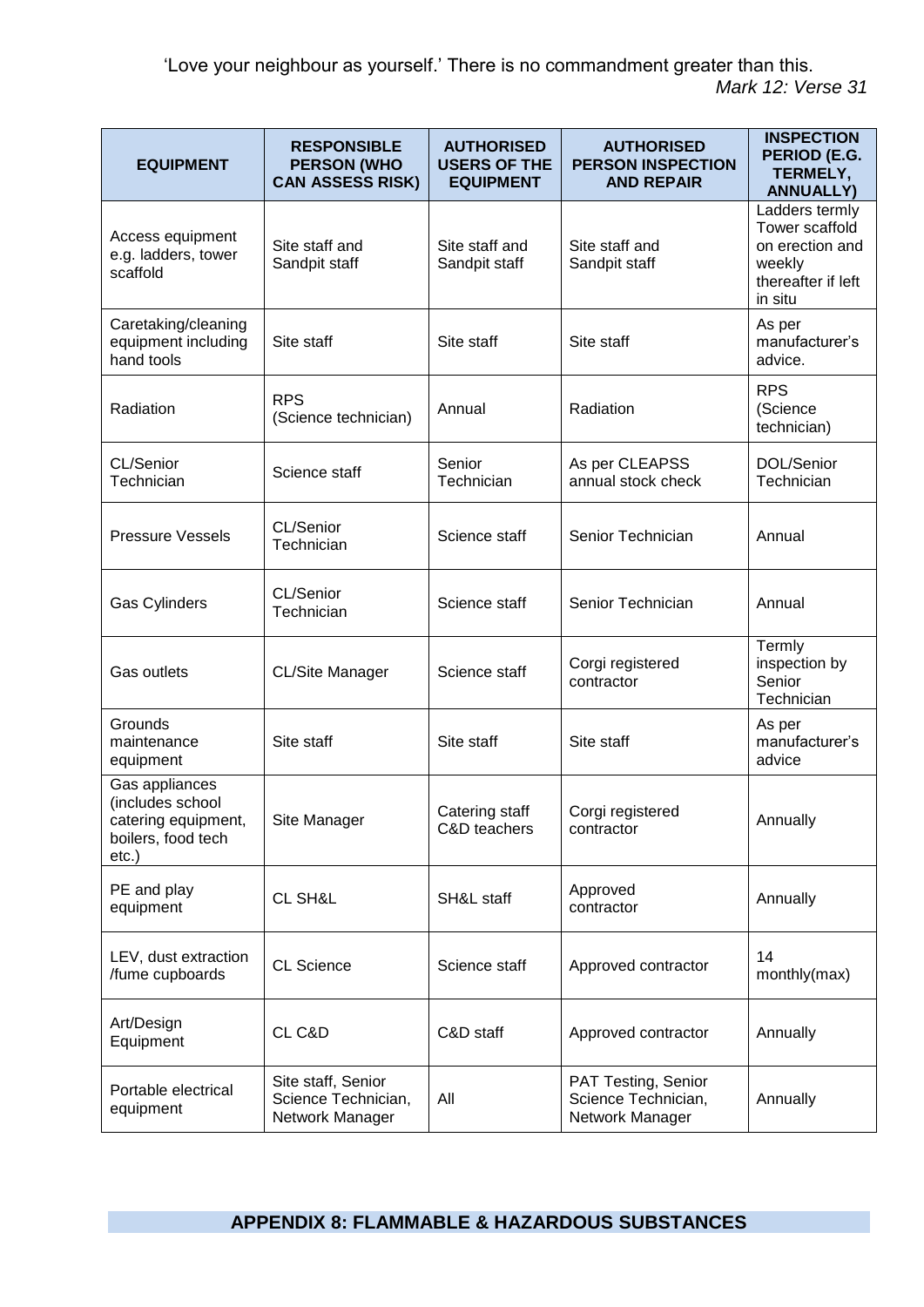Within curriculum areas (in particular Science and Create & Design) the Curriculum Leaders are responsible for the control of substances hazardous to health and ensuring that model risk assessments contained in contained in the relevant national publications (CLEAPSS, Association for Science Education's "Topics in Safety" etc.) are in place.

Every attempt will be made to avoid, or choose the least harmful of, substances which fall under the *"Control of Substances Hazardous to Health Regulations 2004"* (the "COSHH" Regulations).

In all other areas the academy's nominated person(s) responsible for substances hazardous to health are the Site Manager and members of the Site Team.

They shall ensure:

- An inventory of all hazardous substances used on site is compiled and regularly reviewed by the Site Manager using SmartLog.
- Material safety data sheets are obtained from the relevant supplier for all such materials.
- Risk assessments are conducted for the use of hazardous substances (generic risk assessments are available for products purchased from Bedfordshire Supplies, these are adapted to suit specific use of material on site).
- All chemicals are appropriately and securely stored out of the reach of children.
- All chemicals are labelled clearly
- Suitable personal protective equipment (PPE) has been identified and available for use.

PPE is to be provided free of charge where the need is identified as part of the risk assessment.

# **RADIOACTIVE SOURCES**

The academy follows CLEAPSS guidance in Managing Ionising radiations and Radioactive sources.

- HCC's Radiation Protection Officer is the Curriculum Advisor for Science
- CLEAPSS provide the Radiation Protection Adviser (RPA) service for BCC
- Member of staff in charge of radioactive sources (RPS) is Kate Searle. Our Science Technician, Lesley Botcher is responsible for ensuring all records pertaining to radioactive sources are maintained. PLUMSUN (external company) act as our RPO and complete an annual check on procedures and systems.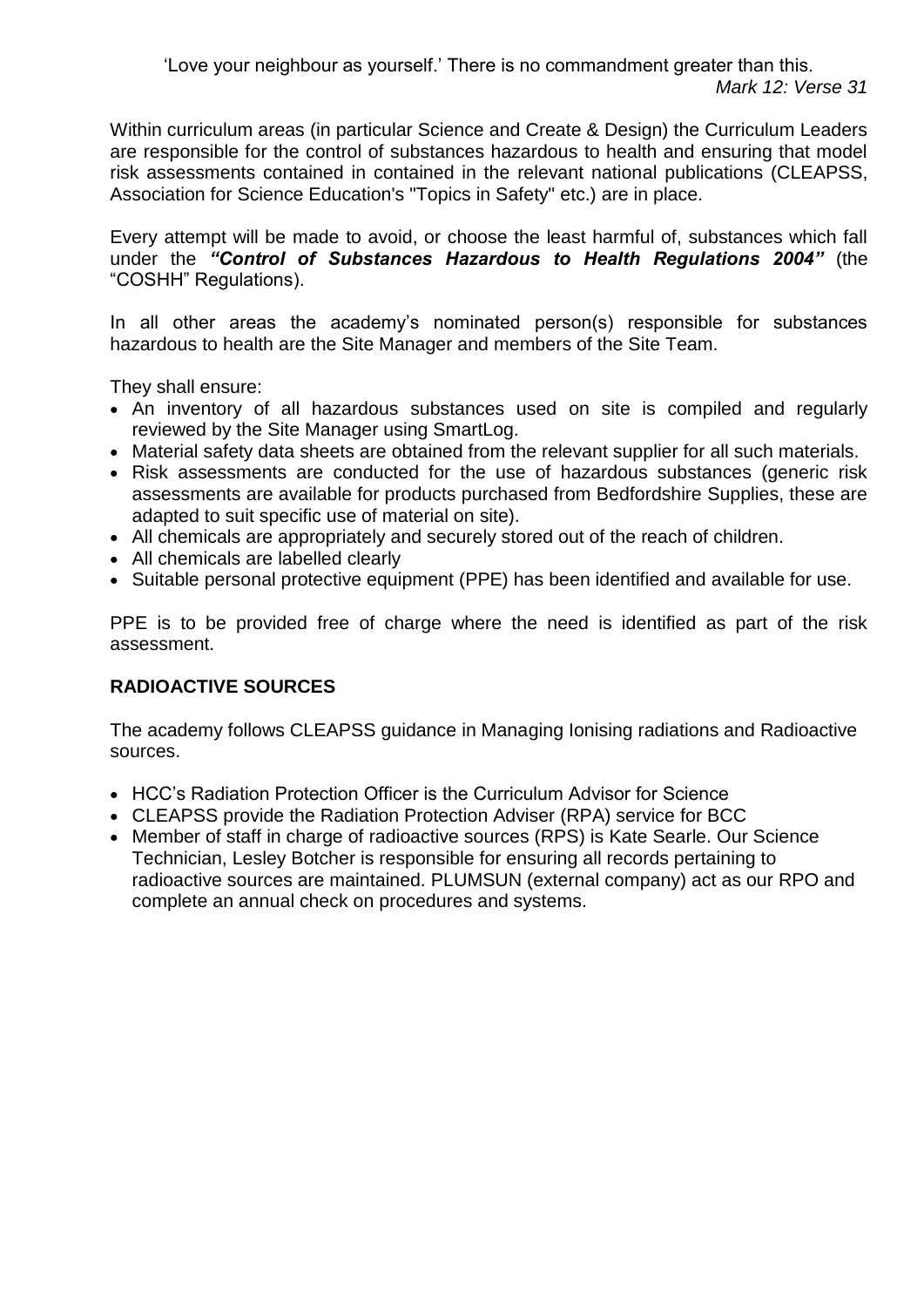## **APPENDIX 9: LIFTING & HANDLING**

## **MANUAL HANDLING OF LOADS**

Generic risk assessments for manual handling are undertaken and staff provided with information on safe moving and handling techniques via the weekly bulletin.

All manual handling activities which present a significant risk to the health and safety of staff, whether they involve the manual handling of people or objects, will be reported to or identified by the site manager. The site manager will arrange for a risk assessment to be carried out.

Where it is not reasonably practicable to eliminate these activities a risk assessment should be made and the risk reduced as far as is reasonably practicable. .

The written risk assessment will be provided to employees who must follow the instruction given when carrying out the task.

Staff should ensure they are not lifting heavy items and equipment unless they have received training and/or equipment in order to do so safely.

#### **APPENDIX 10: HEALTH & SAFETY MONITORING AND INSPECTION**

A general workplace inspection of the site will be conducted termly and be undertaken/coordinated by the site manager in conjunction with CLs.

Inspections will be conducted jointly with the Health and Safety Sub-Committee if possible.

The person(s) undertaking the inspection will complete a report in writing and submit this to the Principal.

Responsibility for following up items detailed in the safety inspection report will rest with the site manager. Governors will be involved / undertake inspections on an annual basis and report back to the Resources Committee and Full Governing Body Meetings.

## **APPENDIX 11: ASBESTOS**

The BCC Asbestos Policy, available on the [BCC](https://www.bedford.gov.uk/system_pages/search.aspx?terms=asbestos) web site will be followed.

The asbestos register is held in the Site Managers Office and will be made available to all staff and

visiting contractors prior to **any** work commencing on the fabric of the building or fixed equipment.

The Establishment's Asbestos Authorising Officers is the site manager. The authorising officer shall ensure:

- The asbestos log is maintained and that any changes are notified to the BCC asbestos helpdesk.
- All work on the fabric of the building or fixed equipment is entered in the permission to work log and signed by those undertaking the work.
- An annual visual inspection of asbestos containing materials on site is conducted and recorded in the asbestos log.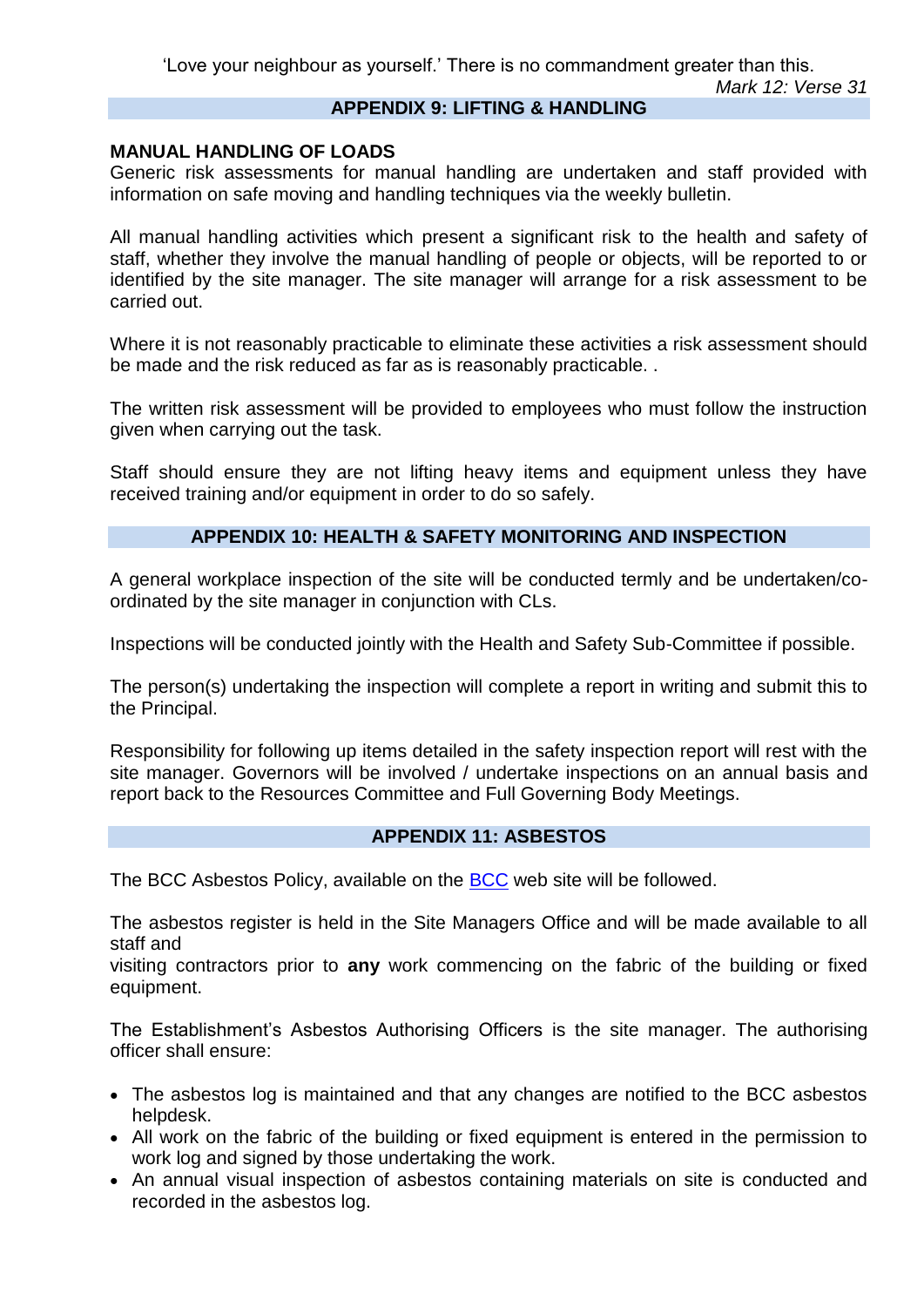Please note that even drilling a hole or pushing a drawing pin into asbestos containing materials may result in the release of fibres into the air. **Under no circumstances must staff drill or affix anything to walls without first obtaining approval from an Asbestos Authorising Officer.** 

Any damage to materials known or suspected to contain asbestos should be reported to the site manager who will contact the Asbestos Helpline on 0845 6030369

Any contractor who is suspected to be carrying out unauthorised work on the fabric of the building should be reported the site manager.

# **APPENDIX 12: RISK ASSESSMENTS**

#### **General Risk Assessments**

The academy risk assessments will be co-ordinated by the Site Agent using the SmartLog system following guidance contained in the Education Health and Safety Manual.

These risk assessments are available for all staff to view and are held centrally.

Specific risk assessments relating to individual persons, e.g. staff member or young person/student are held on that individual's file.

Risk assessments will be reviewed on an annual basis or when the work activity changes, whichever is the soonest and staff are made aware of any changes to risk assessments relating to their work.

## **Pregnancy Risk Assessment**

Assessments on new and expectant mothers will be undertaken by the HR Manager following guidance contained in of the County Health and Safety Manual.

It is the responsibility of staff to inform their line manager as soon as they know they are (or are no longer) pregnant.

#### **Curriculum Activities**

Risk Assessments for Curriculum activities will be carried out by relevant Curriculum Leaders and subject teachers using relevant Health and Safety Codes of Practice for Create & Design, Science, PE etc. and are held centrally.

## **APPENDIX 13: OFFSITE VISITS**

Offsite visits will be organised following guidance contained in the Bedfordshire County Council

Children, Schools and Families Offsite Visits Manual

The County Council Offsite Visits Advisor, Pete Hardy, must be notified of all level 3 trips, which include, overseas trips and school led adventurous / hazardous activities.

The academy's Educational Visits Co-ordinator is Elaine Boyd.

All Offsite Visit activities must be risk assessed using relevant BCC forms, these assessments are monitored and reviewed by the principal or nominated member of the Leadership Team, Elaine Boyd or Simon Miller.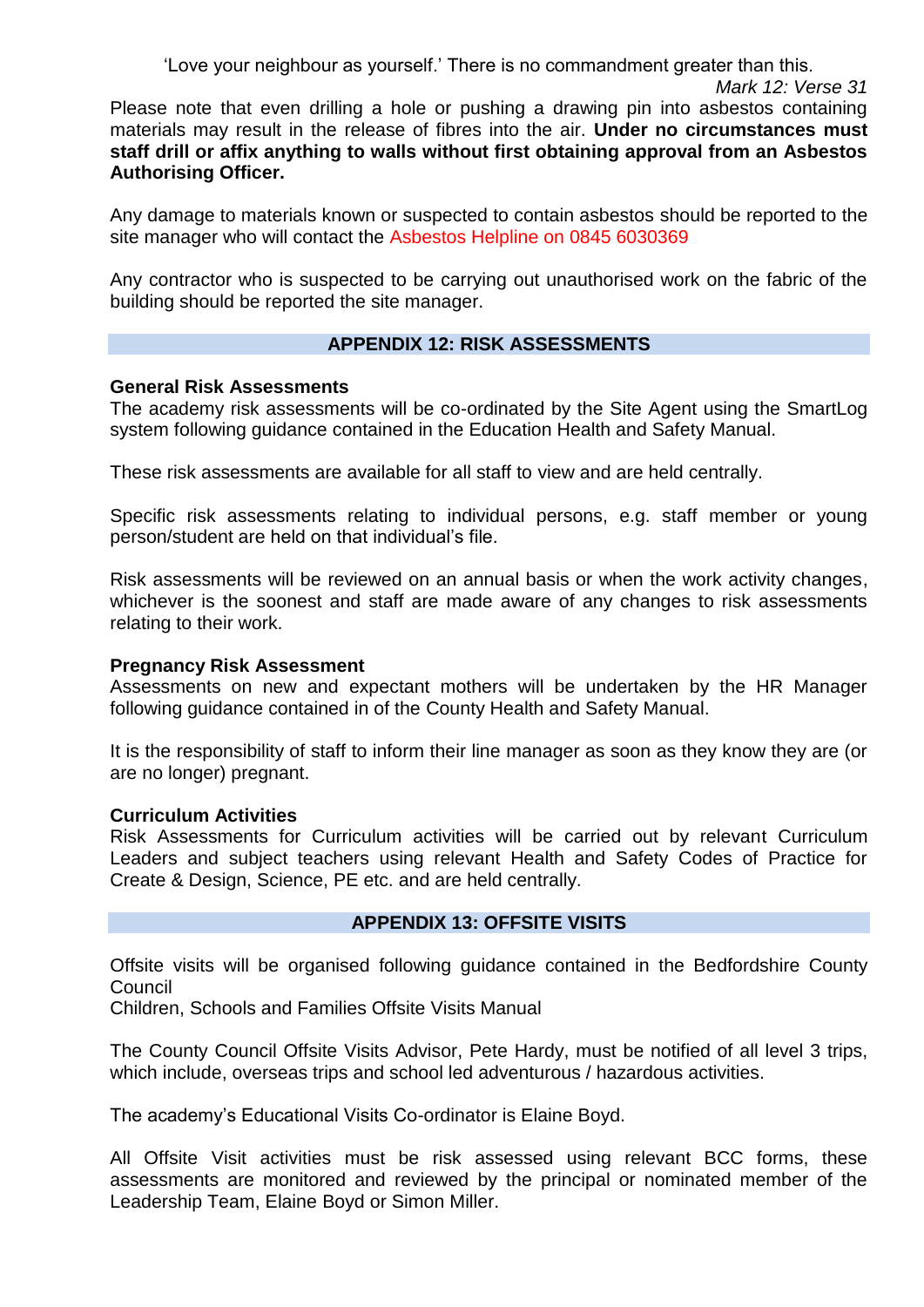## **APPENDIX 14: WORK AT HEIGHT**

Work at height activities from where a person could fall a distance liable to cause personal injury present a significant risk, all such activities should be avoided where it is reasonably practicable to do so.

Where this is not possible a risk assessment must be conducted and the risk reduced as far as is reasonably practicable. A copy of this assessment will be provided to employees authorised to work at height.

The school's nominated person responsible for work at height is the Site Manager (Ian Taylor) The nominated person shall ensure:

- all work at height is properly planned and organised;
- the use of access equipment is restricted to authorised users;
- all those involved in work at height are trained and competent to do so;
- the risks from working at height are assessed and appropriate equipment selected;
- a register of access equipment is maintained and that ladders are checked termly;
- all access equipment is inspected and maintained;
- the risks from fragile surfaces is properly controlled.

## **APPENDIX 15: DISPLAY SCREEN EQUIPMENT (DSE)**

Advice on the use of DSE is available in the Education Health and Safety Manual. l

All staff who habitually use computers as a significant part of their normal work. (Significant is taken to be continuous / near continuous spells of an hour at a time) e.g. admin staff, bursars etc. shall have a DSE assessment carried out by their line manager.

Those staff identified as DSE users shall be entitled to an eyesight test for DSE use every 2 years by a qualified optician (and corrective glasses if required specifically for DSE use).

## **APPENDIX 16: VEHICLES ON SITE**

Vehicular access to the school is restricted to academy staff and visitors only and not for general use by parents / carers when bringing students to school or collecting them. Gates are kept shut between 3pm and 3.15pm. The students' and parents/carers' access shall be kept clear of vehicles. The access from the road shall be kept clear for emergency vehicles.

The vehicle access gate must not normally be used for children's pedestrian access. If an event is being held outside of normal school activities for which this is the sole access, then all due care must be taken to ensure the safety of those passing through this entrance.